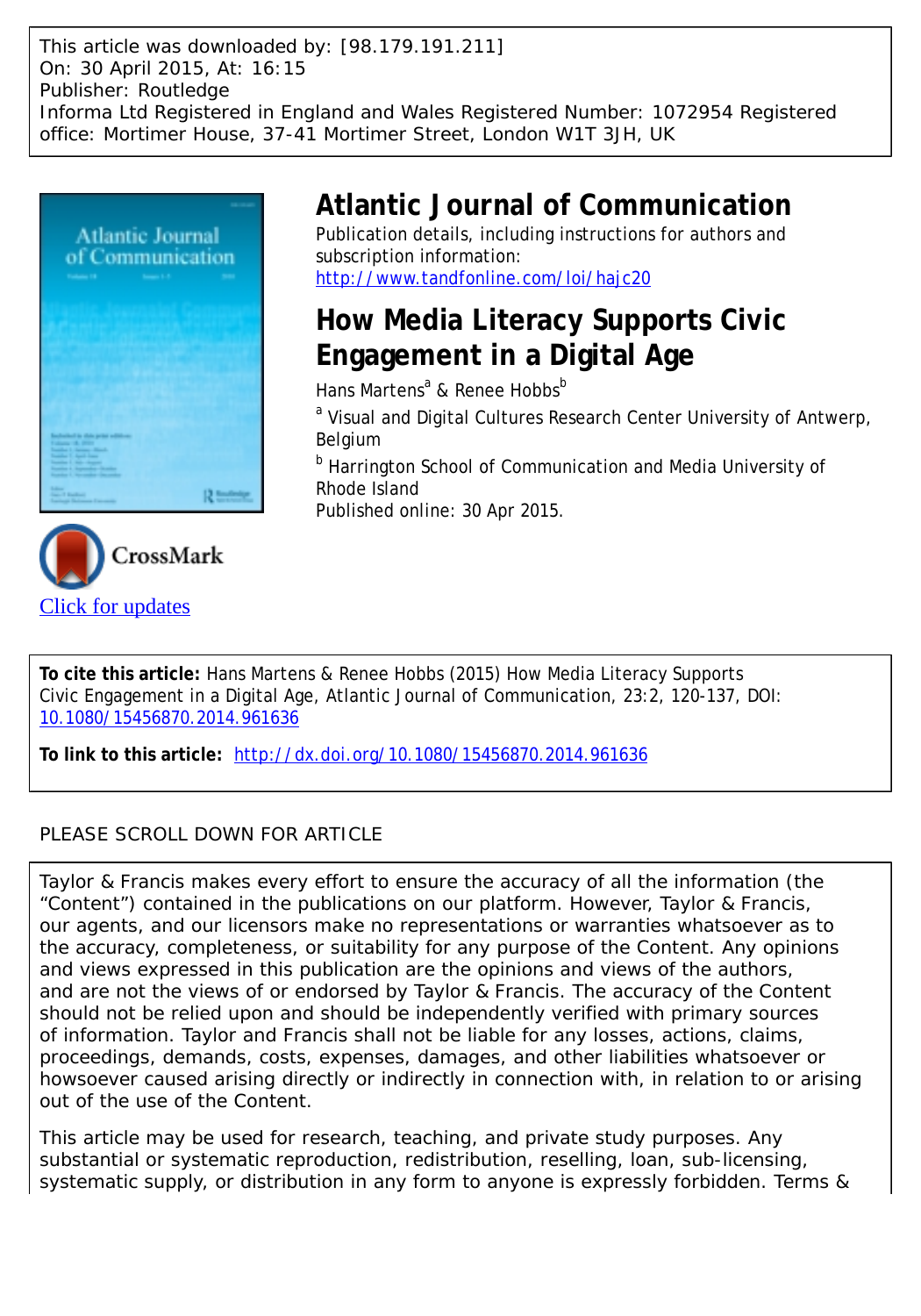Conditions of access and use can be found at [http://www.tandfonline.com/page/terms](http://www.tandfonline.com/page/terms-and-conditions)[and-conditions](http://www.tandfonline.com/page/terms-and-conditions)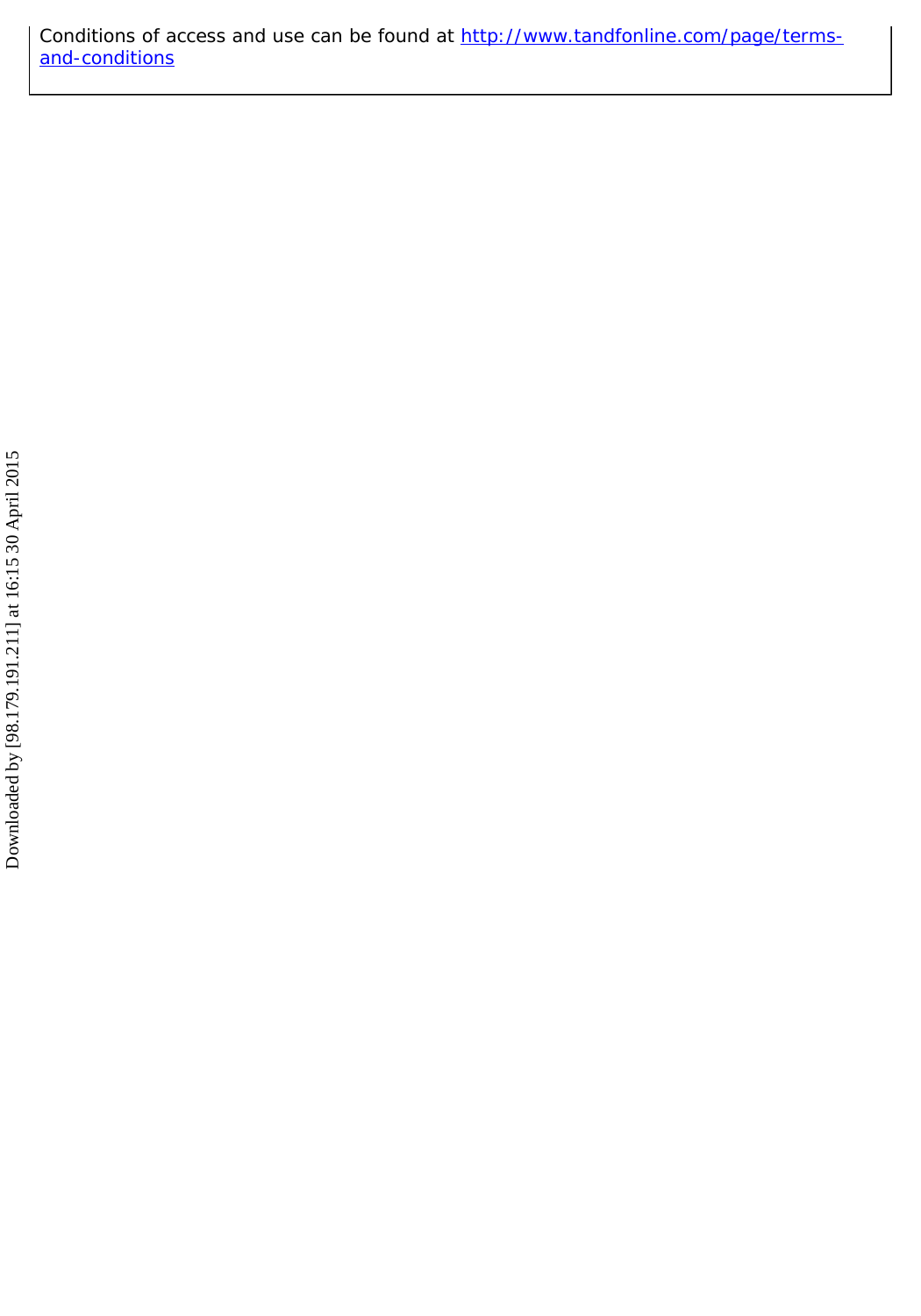

# How Media Literacy Supports Civic Engagement in a Digital Age

Hans Martens

Visual and Digital Cultures Research Center University of Antwerp, Belgium

# Renee Hobbs

Harrington School of Communication and Media University of Rhode Island

Young people are making active use of the Internet in ways that may or may not contribute to civic engagement. Whereas some scholars believe that civic engagement arises naturally from digital media use, others believe that media literacy education is needed to provide the cognitive and social scaffolding that systematically supports civic engagement. Research with a sample of 400 American high school students explores the relationship between participation in a media literacy program, academic ability, frequency of Internet use, information-gathering motives, news and advertising analysis skills, and the intention toward civic engagement. Findings show that students in a selective-admission media literacy program have substantially higher levels of media knowledge and news and advertising analysis skills than other students. Participation in a media literacy program was positively associated with information-seeking motives, media knowledge, and news analysis skills. Moreover, information-seeking motives, media knowledge, and news analysis skills independently contributed to adolescents' intent toward civic engagement.

Scholars have long debated how civic engagement contributes to the quality of public life. When people forge social connections, it supports the development of social norms and trust that bring along beneficial effects on education, children's welfare, safety, health, happiness, and the quality of government (Putnam, 1995a, 1995b, 2000, 2001). Within this context, civic engagement is related to political participation in the conventional sense, but at the same time it more broadly refers to people's connections with the life of their communities (Putnam, 1995b).

For young people, both formal and informal educational experiences may contribute to building the knowledge, skills, and attitudes associated with civic engagement (Bennett, 2008;

Correspondence concerning this article should be addressed to Renee Hobbs, Harrington School of Communication and Media, University of Rhode Island, Kingston, RI 02881. E-mail: hobbs@uri.edu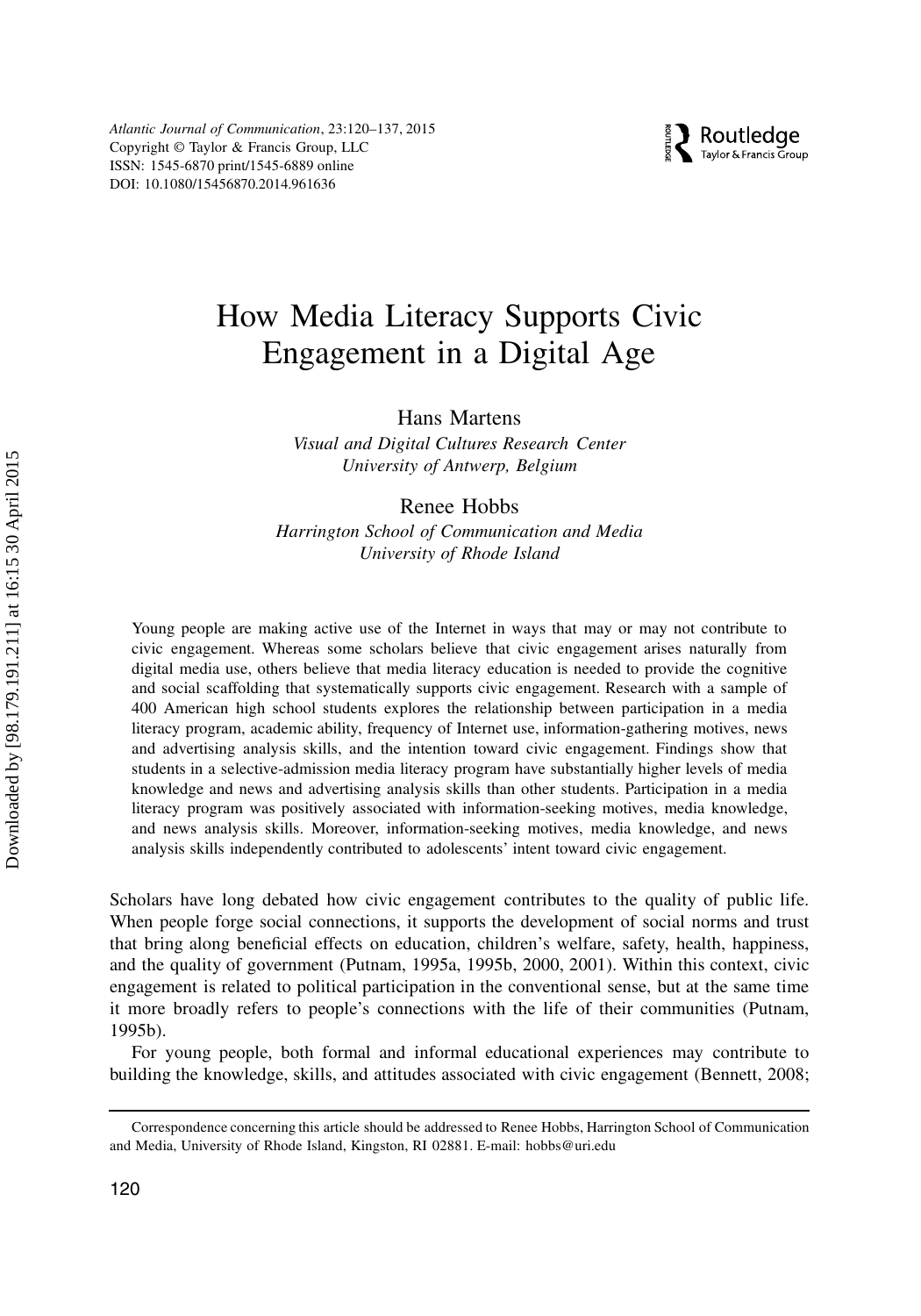Levine, 2011). Citizens need not only access to information but also the means and motives to process that information effectively. In particular, media literacy programs in American high schools can support the development of young people's ability to use, analyze, and create media messages (Hobbs, 2007; Hobbs & Frost, 1999). A constellation of competencies, including knowledge about the media, message analysis skills, and composition and collaboration skills are thought to be valuable as students learn to be active participants in responding to news and current events (Rheingold, 2008). Previous research has already shown that civic engagement is associated with both social demographic variables and media use habits (Quintelier  $\&$ Hooghe, 2011; Romer, Jamieson, & Pasek, 2009). In this study, we examine how media literacy education may support information-seeking motivations and the development of civic engagement competencies in relation to digital media.

# THEORY AND RESEARCH ON DIGITAL AND MEDIA LITERACY EDUCATION

Researchers on digital media and learning are eager to show that friendship and interest-driven online activities can support the development of "digital social capital," laying the foundation for engagement in participatory politics (Cohen & Kahne, 2012; Jenkins, Clinton, Purushotma, Robison, & Weigel, 2007). Participatory political acts include writing and disseminating a blog post about a political issue, forwarding a funny online video to one's social network, or participating in a poetry slam. Many teens receive news from family members; YouTube posts; or an online community where people discuss a hobby, sport, or fandom. Survey research has found that youth who engaged in at least one act of participatory politics were almost twice as likely to report voting in 2010 as those who did not. These researchers believe that such political acts "allow individuals to operate with greater independence in the political realm, circumventing traditional gatekeepers of information and influence, such as newspaper editors, political parties and interest groups" (Cohen & Kahne, 2012, p. 2).

Others scholars argue that adolescents may rather benefit from more structured and systematic exposure to school-based collaborative and critical thinking activities that promote reasoning, information evaluation, respect for diverse perspectives, and civic engagement competencies. When media literacy education is formally incorporated into classroom instruction in the secondary grades, teachers help students use, analyze, create, reflect, and make sense of media messages through a guided process of inquiry learning. Such educational programs provide a kind of intellectual and social scaffolding that supports the development of civic engagement (Buckingham, 2000, 2003; Hobbs, 2012; Kellner & Share, 2007).

As we understand it, the competencies of digital and media literacy include the ability to make responsible choices and access information by locating and sharing materials and comprehending information and ideas; analyze messages in a variety of forms by identifying the author, purpose, and point of view and evaluating the quality and credibility of the content; create content in a variety of forms, making use of language, images, sound and new digital tools and technologies; reflect on one's own conduct and communication behavior by applying social responsibility and ethical principles; and take social action by working individually and collaboratively to share knowledge and solve problems in the family, workplace, and nation and by participating as a member of a community (Hobbs, 2010).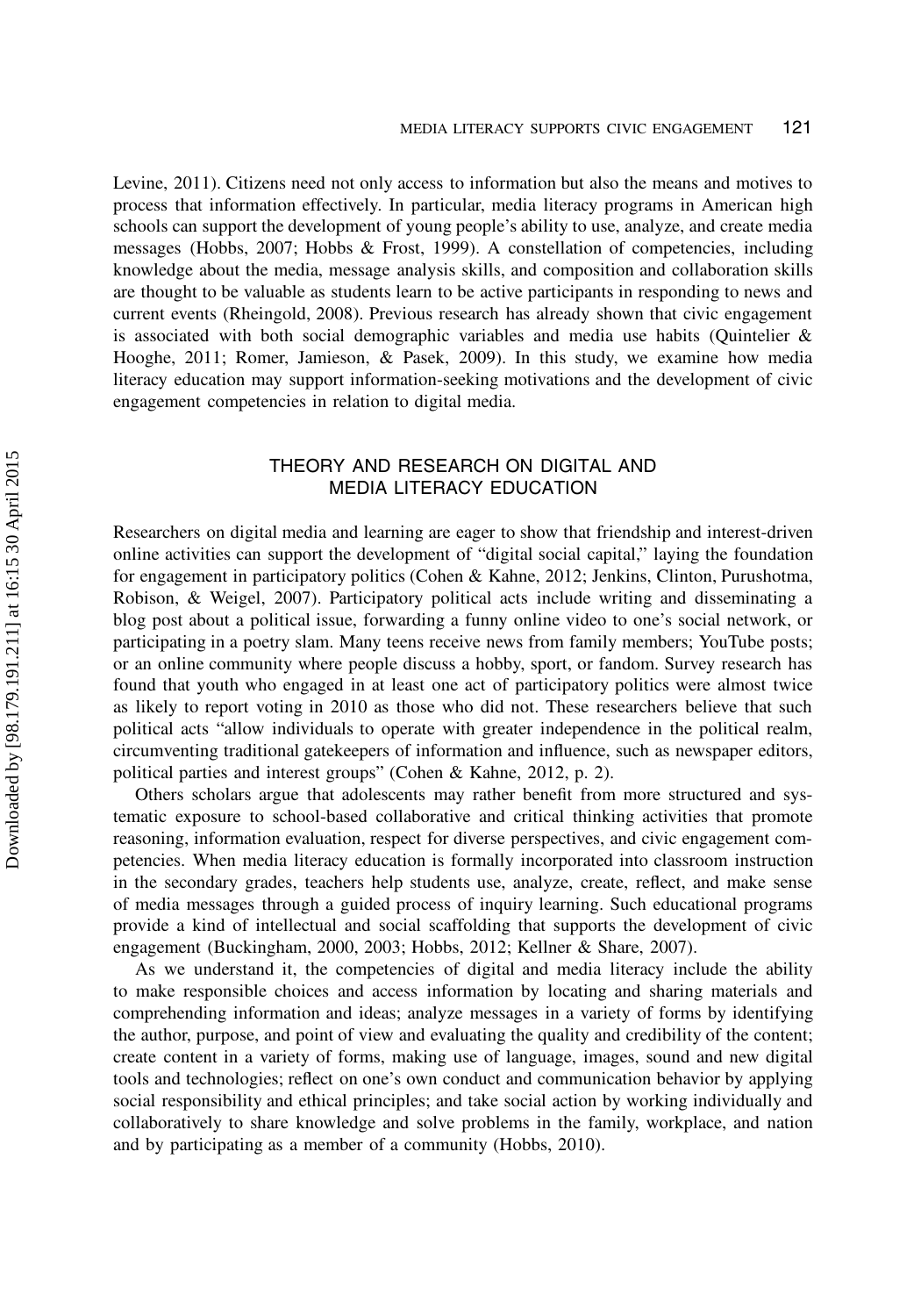#### 122 MARTENS AND HOBBS

Some tension exists among scholars and practitioners about whether it is more important to build students' knowledge about mass media industries, messages, and effects (Potter, 2004) or to work with students' existing media preferences, deepen conceptual and theoretical understanding as a means to strengthen critical analysis skills, or promote creative self-expression and social engagement through media production activities (for a review, see Martens, 2010). In the context of secondary education, educators may blend these approaches, using theoretically rich core concepts while supporting students' knowledge though instructional programs in English language arts or social studies with substantial focus on critical analysis of news, advertising, issues of representation, and media ownership (Hobbs, 2004).

Theorists and advocates of media literacy have long claimed that it supports the practice of civic engagement by increasing students' intellectual curiosity and promoting self-efficacy. More than 50 years ago, Stuart Hall and Paddy Whannel (1964) positioned media education as a means to "provide imaginative experiences which could help young people deal with some of the problems they face as a result of maturing quickly and moving at an early age into a more open society" (p. 26), and Neil Postman and Charles Weingartner (1971) suggested high school reforms based on student-centered press criticism and social organizing. Contemporary instructional practices of media literacy often include keeping a media-use diary, using information search and evaluation strategies, reading/viewing/listening and discussion, close analysis, cross-media comparison, gaming/simulation/role-playing, and multimedia composition (Hobbs, 2010). These activities support civic engagement because, as Rheingold (2008) explained, participation in the public sphere may be cultivated through media literacy as young people gain direct experience with the practices of online publishing, discourse, debate, and collective action.

Framed as an expanded conceptualization of literacy, digital and media literacy has also been recognized as a tool for strengthening young people's participation in civic and political life (Benkler, 2006; Bennett, 2008; Jenkins et al., 2007; Mihailidis, 2014; Rheingold, 2008), enabling them to ask good questions, seek out information on relevant issues, evaluate the quality of information available, and engage in dialogue with others to form coalitions. A recent study found that nearly half of high school students from 21 high schools in California had engaged in various classroom activities designed to support media literacy competencies, including critically analyzing the trustworthiness of websites, using the Internet to get information about political or social issues, and creating content for the web. These activities are associated with higher rates of online politically driven participation (Kahne, Lee, & Feezell, 2011).

Media literacy outcomes seem to be dependent upon specific dimensions of the learning environment. For example, Hobbs and Frost (2003) demonstrated how critical analysis of news and advertising develops differentially in response to specific classroom learning environments, and Banerjee and Greene (2006) found differences in learning outcomes between media literacy instructional approaches that emphasized critical analysis and those emphasizing media production.

Therefore, we examine research questions in this study that explore the relationship between media knowledge, media analysis skills, academic level, and participation in a media literacy program. We ask the following:

RQ1: Are there differences in media knowledge and media analysis skills associated with students' academic level?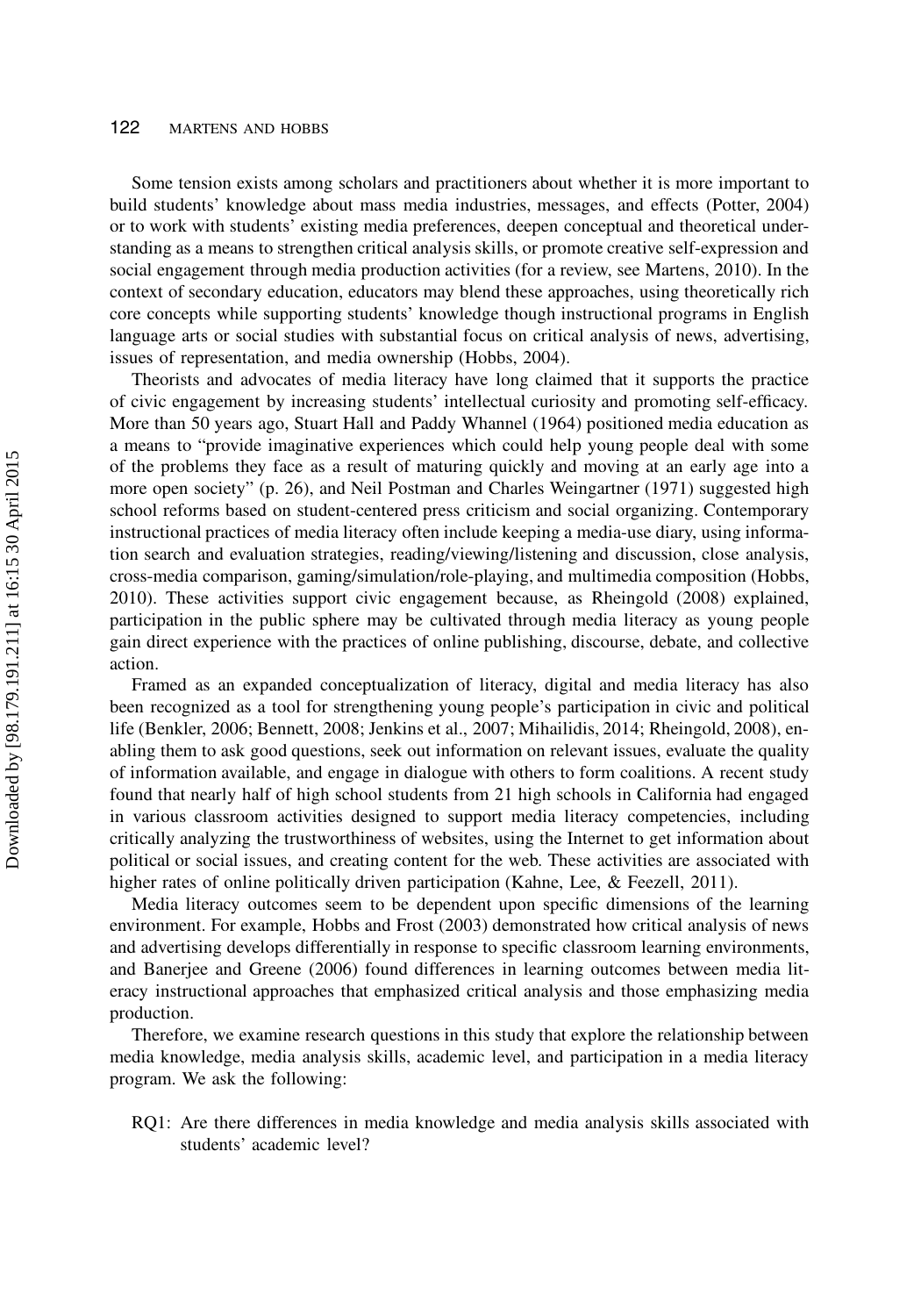- RQ2: Are differences in media knowledge and media analysis skills associated with participation in a school-based media literacy program?
- RQ3: What is the relationship between knowledge about media and critical analysis of news and advertising?

### MOTIVATIONS FOR DIGITAL MEDIA USE

Many scholars have posited that electronic and digital media are one of the main causes of the erosion of civic life. For example, Putnam (1995b) postulated that television viewing privatizes our leisure time, that is, it displaces the time one spends on social activities outside the home. He also argued that television might induce passivity, and it may even change our perceptions of the world. Later, this argument has been extended to the Internet, as some researchers have suggested that time spent online is associated with declining social involvement and psychological well-being (Kraut et al., 1998; Kraut et al., 2002; Nie, 2001).

This perspective has been criticized for not taking into account the complexity of media uses and the motivations that underlie behaviors. Even if the amount of time people spent watching television is significantly correlated with political and civic participation, much of this research offers only partial insight into the effects of the media (Shah, Cho, Eveland, & Kwak, 2005; Shah, McLeod, & Yoon, 2001). To be sure, Putnam (2000) himself acknowledged this point. For instance, he later distinguished between selective and habitual viewers, on one hand, and preferences for different types of media programs, on the other (see also Hooghe, 2002; Norris, 1996). Still, others have more systematically explored the relationship between patterns of media use and civic culture variables. For example, research on media uses and gratifications (Blumler & Katz, 1974; Katz, Blumler, & Gurevitch, 1973) illustrates how individuals use media such as television or the Internet to satisfy different goals. Audience needs stem from a variety of psychological or sociological origins. In turn, motivational differences generate specific patterns of media exposure that bring along differential consequences.

From this perspective, a number of studies have simultaneously considered the effects of a full range of media types (including print, broadcast, and the Internet) and motivations as they affect civic engagement (Pasek, Kenski, Romer, & Jamieson, 2006; Romer et al., 2009; Shah, Kwak, & Holbert, 2001; Shah, McLeod et al., 2001; Shah, Schmierbach, Hawkins, Espino, & Donavan, 2002). Among other things, these studies reveal that influences of demographic variables such as education, income, age, and race are partly mediated by informational media use patterns. Of interest, analyses within age breaks reveal generational differences. For example, not only do young people use the Internet for information more often than older people but the Internet is mostly associated with higher levels of civic engagement among younger age groups (Shah, Kwak et al., 2001). Such work has clearly established the importance of distinguishing between Internet use and information gathering as a dimension of motivation when examining the behaviors and attitudes of young people. For these reasons, we ask the following:

RQ4: What is the relationship between Internet use, information motivation, and media literacy?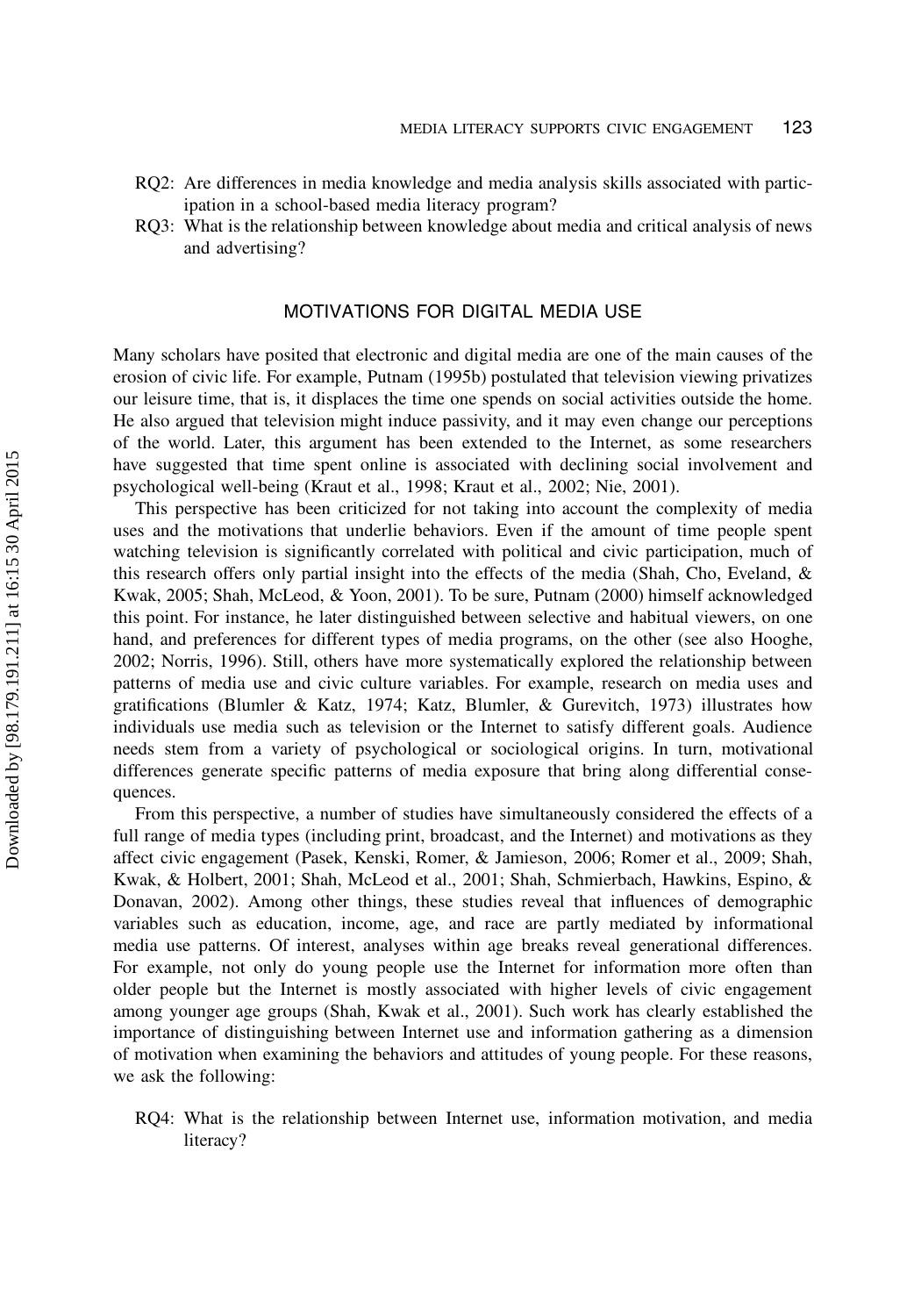# CIVIC ENGAGEMENT AND DIGITAL MEDIA

Civic engagement has been measured in a number of ways including civic behaviors, attitudes toward elected officials, participation in political conversation, media consumption and perceptions, intention to engage in civic action, and civic knowledge (Flanagan, Syvertsen, & Stout, 2007). These varying conceptualizations of civic engagement are used to explore two sharply differing views of adolescent civic engagement in relation to digital media as both optimistic and pessimistic perspectives about the role of digital media in supporting young people's capacity for self-governance are now prevalent (Bennett, 2008).

One paradigm positions youth as engaged, expressive, and empowered as a result of their use of digital media, and another views digital media as contributing to higher levels of detachment from the public sphere. Proponents of the "engaged youth" perspective see peer-to-peer sites for creative expression as an alternative form of civic engagement and consider cell phones, digital cameras, and laptops to be tools of civic action that enable young people to take advantage of large-scale networks at critical points in time. Those who hold to the "disengaged youth" position point to data that show that young people today are less likely than their counterparts in the 1970s to exhibit nine out of 10 important characteristics of citizenship: belonging to at least one group, attending religious services at least monthly, belonging to a union, reading newspapers at least once a week, voting, being contacted by a political party, working on a community project, attending club meetings, and believing that people are trustworthy (Flanagan, Levine, & Settersten, 2009). The "withering away of civic education in schools" coincides with a substantial decline in interest in news and public affairs, reduced levels of social trust, lack of knowledge about government, limited political participation, and a lack of efficacy in social institutions among young people ages 18 to 25 (Bennett, 2008, p. 7).

The Internet challenges traditional information gatekeepers and sources of authority and shifts the conceptualization of community away from a strictly geographic-based formulation and toward an interest-based orientation. As a result, Delli Carpini (2000) suggested that online initiatives may expand the activities of youth already engaged in civic life rather than encourage those who do participate to become involved. Similarly, Bennett (2008) underlined this point with concern about naïve and overoptimistic claims about the potential of the Internet to support civic engagement. He wrote, "What young people do online tends to be largely social and entertainment oriented with only tangential pathways leading to the conventional civic and political worlds" (p. 10). However, as Buckingham (2000) pointed out, a profound generational shift is occurring, as young people are able to show a developed awareness of social and political issues, albeit not necessarily in the terms that adults might wish. For example, young people are more likely to consider civic activities, including group membership, volunteering, and participation in fund-raising or charity events as a *choice* rather than as a *responsibility*, with significantly more Asian American youth engaging in such activities as compared with Whites, African Americans, or Latinos (Marcelo, Lopez, & Kirby, 2007). No longer do young people necessarily feel a sense of obligation to follow news and current events or join political parties that engage in one-way communication to mobilize supporters.

Both paradigms on the role of media in youth civic engagement speak to the lived experience of adolescents who are now growing up with social media, and this is likely to vary as a result of many factors. Indeed, for some youth, social media may be a powerful distraction from becoming active in their communities; for others, using the Internet may contribute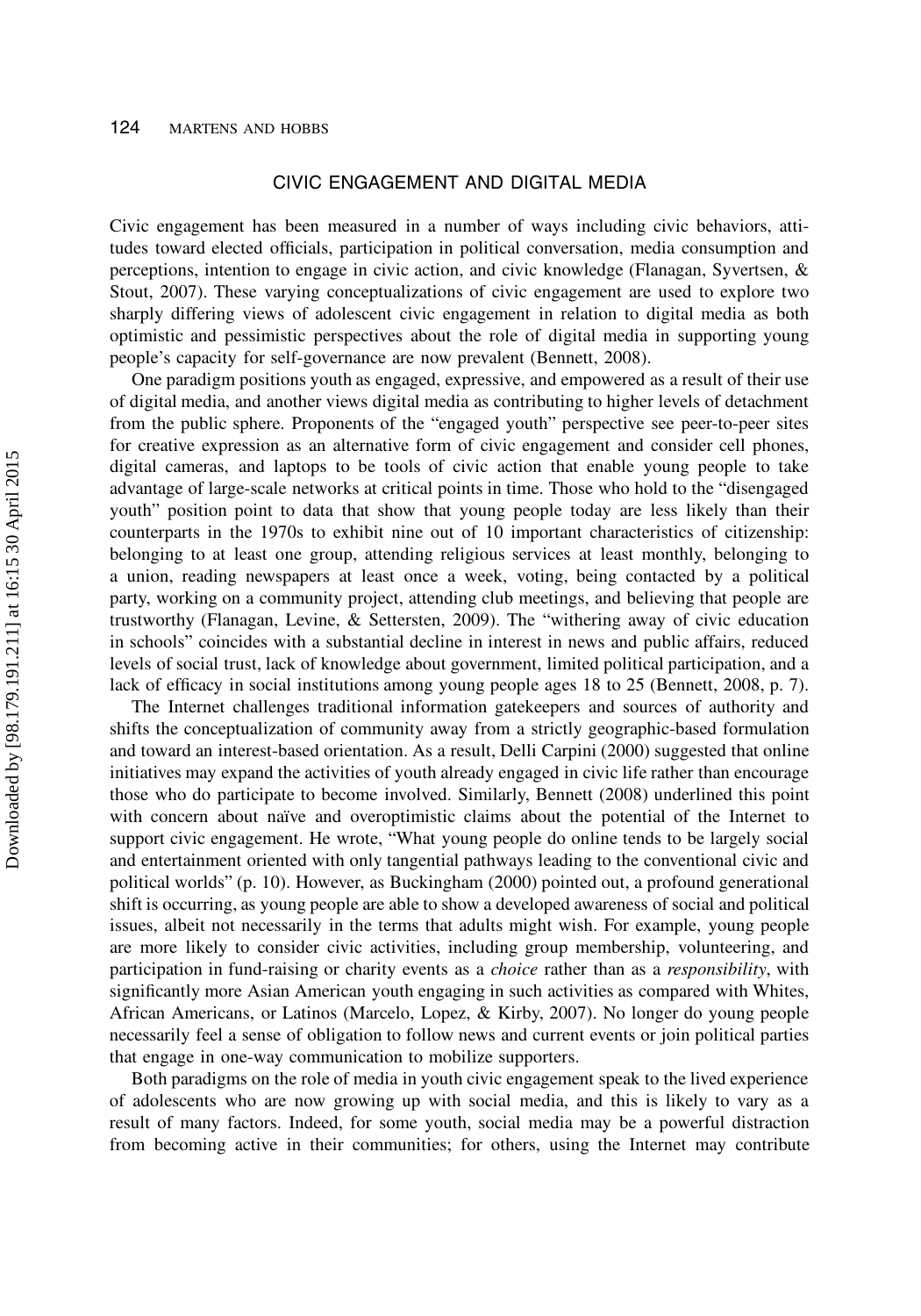to civic engagement. For these reasons, we wonder which aspects of young people's media use experiences most heavily contribute to practices of civic engagement. Our final research question therefore is the following:

RQ5: What best predicts adolescent civic engagement: media analysis skills, media knowledge, information-seeking motivations, Internet use, or exposure to a media literacy educational program?

#### METHOD

### Research Design

We had a unique opportunity to examine the way a school-based media literacy education was implemented in a large urban high school with two existing media literacy programs. One program was an open-enrollment program, and the other was a selective-admission program. We were also able to compare students enrolled in the two media literacy programs to students who were not enrolled in a media literacy program. This enabled us to use a quasi-experimental design with a  $2 \times 2$  factorial structure. One factor was based on ability grouping (selective admission vs. open admission); the other factor was based on participation in a media literacy program. This created an opportunity to examine media use behaviors and media analysis skills among students with different levels of academic talent and with differential kinds of exposure to formal education in media literacy.

#### Sample and Procedure

We were invited to collect survey data from Grade 11 students in a diverse, large urban high school in the Mid-Atlantic region of the United States when the school first implemented a new media literacy program for regular admission students in 2009. The community itself, a nearby suburb of a larger metropolitan area, consists of 76,000 residents, including 46% Whites, 28% African Americans, and 22% Hispanics. More than 40% of the families in this community speak a language other than English at home, as compared with the U.S. national average of 18%. This district is diverse in terms of socioeconomic levels and attracts children of business and government professionals, knowledge workers, technical staff, and service workers. It has high levels of social mobility, with 17% having arrived in the community within the past two years and another 20% having arrived within 3 to 5 years. This community includes a significant number of well-educated adults. More than 48% of adults in this community have a bachelor's degree or higher, as compared with the U.S. national average of 24% (U.S. Census, 2010).

Student educational achievement level in this sample is high, with 60% of students enrolled in honors English, 38% in regular English, and only 2% in English as a second language. All students registered for Grade 11 in the spring semester of 2007 were eligible for the study, which was approved by the school district institutional research board. Students ranged in age from 15 to 19 years old. To gather data for this study, students completed a paper-and-pencil questionnaire measuring media knowledge, media analysis skills, and civic engagement. In addition, students answered questions relating to demographics, their academic program, and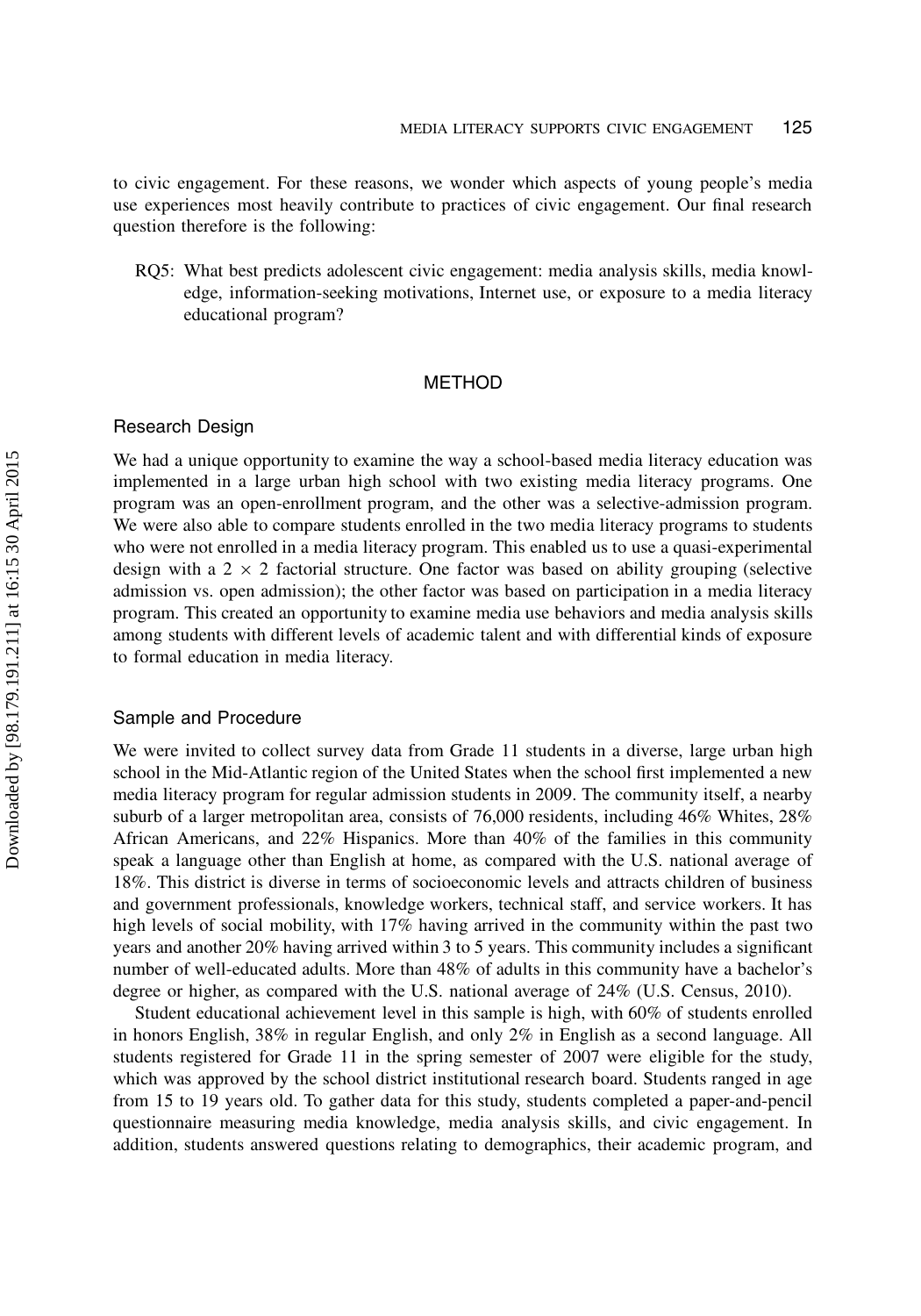their use of the Internet. Of the 507 students who were given the questionnaire, 107 did not complete enough items to provide usable data, resulting in a sample size of 400.

#### Media Literacy Programs

Like many American high schools, this urban public school tracks students using ability grouping. When they enter high school in Grade 9, a small number of students with good grades, strong teacher recommendations, and high test scores may be admitted to one of two selective-academic programs: One emphasizes science and math, and the other emphasizes communications and media literacy. The *selective-admission media literacy program* is an interdisciplinary program where students' coursework in English, social studies, and media production are conceptually unified. Students complete a series of inquiry-learning activities that integrate English, history, and media production courses. As seniors, students develop a portfolio of multimedia communications projects and give a formal capstone presentation evaluated by outside reviewer to showcase their learning over four years. They participate in two required electives including journalism and a school broadcast journalism program. In effect, media literacy concepts are interwoven into nearly every part of the students' daily experience in English, history, government, and the media courses over the entire school year. The selective-admission media literacy program is limited to about 75 students and has been a part of this high school's culture for more than 20 years.

For students without the good grades, test scores, and recommendations needed to enroll in the selective admission programs, there are open-admission tracks. Here students must choose from among five "academy" programs including entrepreneurship, human service, international studies, science–math–technology, or media literacy. Open-admission students freely choose among the five programs after getting advice from middle-school guidance counselors and parents. The academy structure effectively creates a school-within-a-school experience and is designed to promote meaningful relationships between faculty and students that support deeper levels of student engagement and learning. Students who enroll in the open-admission media literacy program take remedial, regular, or honors-level courses in English, history, science, and math. Over the course of the four-year program, they are required to take two semester-long courses in media literacy (Media Literacy and Mass Media and American Society) and may also choose from media production electives, including newspaper, yearbook, or digital media production.

Informal interviews with faculty members revealed that all faculty members were familiar with the core concepts of media literacy as articulated by the National Association for Media Literacy Education (2012). However, we were unable to determine whether the faculty explicitly taught these concepts or whether students were expected to "deduce" them from their daily activities. Although we did not conduct systematic observational research of classroom practice, we made classroom observations where we saw evidence of reference to media literacy concepts in both the selective-admission program and the open-admission media literacy program.

#### Measurement Instruments

Intention toward civic engagement. Following previous work on civic engagement (Schulz & Sibberns, 2004), we assessed students' intent to engage in nine types of political and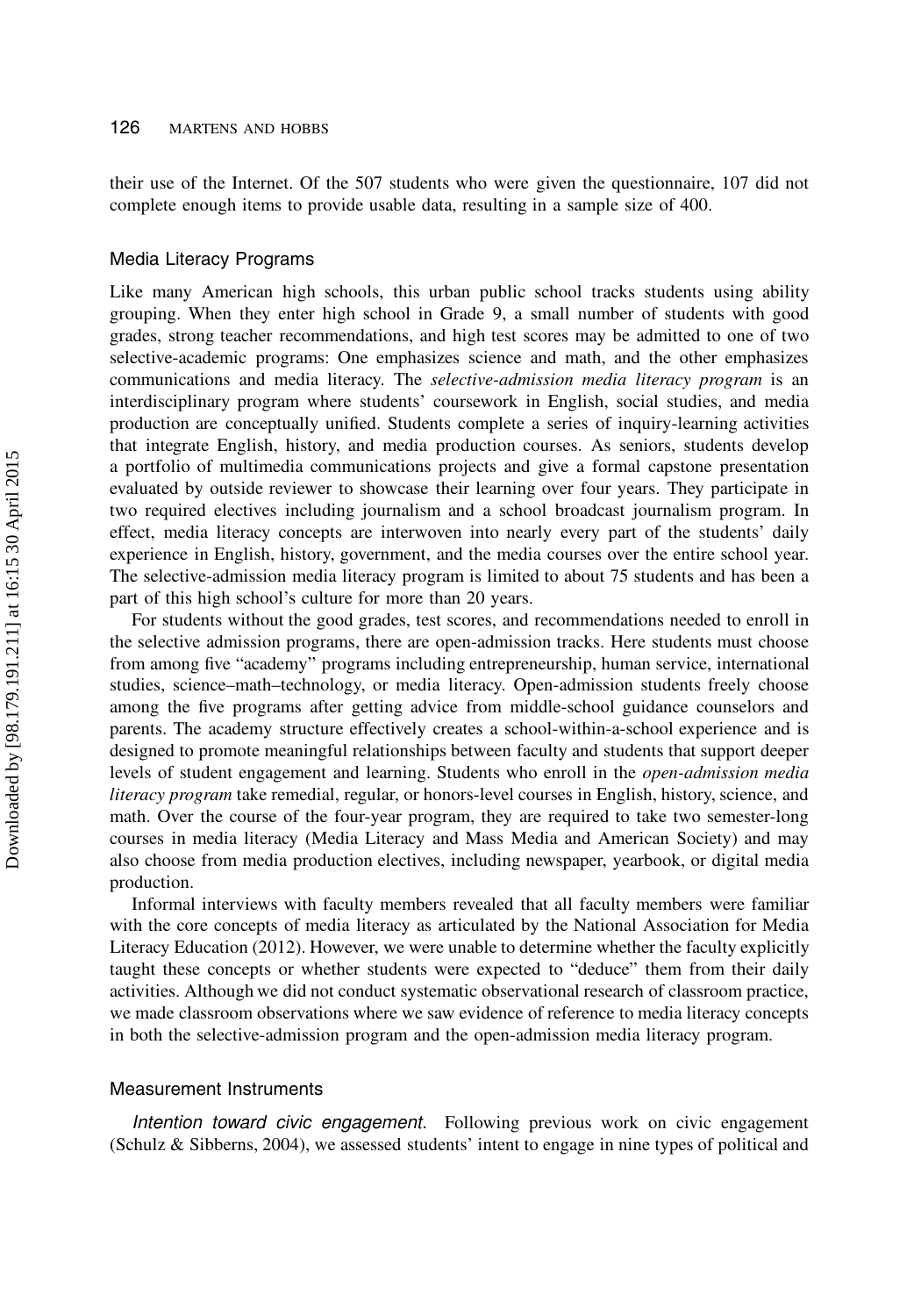civic activities. Students were asked to report if they expect to engage in the following activities when they become an adult: vote in national elections, get information about candidates before voting in an election, join a political party, write letters to a newspaper about social or political concerns, be a candidate for a local or city office, volunteer time to help poor or elderly people in the community, collect money for a cause, collect signatures for a petition, and participate in a peaceful rally or protest. A 4-point scale was used, scaled as certainly will not do, probably will not do, probably will do, and certainly will do. Responses were combined to form an index  $(M = 2.66, SD = .52, Cronbach's \alpha = .79).$ 

Media literacy analysis skills. We used two media literacy performance tasks that engaged students in the practice of critically analyzing both a one-page newsmagazine story and a full-age print ad. Items were based on a previously developed and validated instrument (Hobbs, 2004, 2007; Hobbs & Frost, 2003; Quin & McMahon, 1995). Table 1 provides a visual depiction of the approach to measuring news and advertising analysis skills. A mixture of  $2 \times$ 5 open-ended and checklist activities were used to measure respondents' ability to analyze news and advertising, with slight differences in questions reflecting the different characteristics of the genres of news and advertising. Students were given a specific media text and asked to identify the purpose of the message, describe the target audience, and use specific information

|                                            | News Analysis Task<br>Text: Print Time Magazine Article                                                                                                                                                                                                                                                             | <b>Advertising Analysis Task</b><br>Text: Print KOOL Cigarette Ad |                                                                                                                              |  |  |
|--------------------------------------------|---------------------------------------------------------------------------------------------------------------------------------------------------------------------------------------------------------------------------------------------------------------------------------------------------------------------|-------------------------------------------------------------------|------------------------------------------------------------------------------------------------------------------------------|--|--|
| Concept                                    | <i>Item</i>                                                                                                                                                                                                                                                                                                         | Concept                                                           | <i>Item</i>                                                                                                                  |  |  |
| Understanding<br>message<br>purpose        | What is the purpose of this<br>message? Check all that apply:<br>inform, entertain, persuade,<br>self-expression, make money                                                                                                                                                                                        | Understanding<br>message<br>purpose                               | What is the purpose of this message?<br>Check all that apply: inform,<br>entertain, persuade,<br>self-expression, make money |  |  |
| Understanding<br>target audience           | Who is the target audience?<br>Check all that apply: Gender<br>(men, women); Age (children,<br>teens, adults, seniors);<br>Ethnicity (White, Black,<br>Hispanic, Asian, other); Social<br>Class (poor, working class,<br>middle class, wealthy)<br>What specific information from<br>the text supports your answer? | Understanding<br>target audience                                  | Who is the target audience?<br>What specific information from the<br>text supports your answer?                              |  |  |
| Awareness of<br>message<br>constructedness | What techniques were used to<br>attract and hold your attention?                                                                                                                                                                                                                                                    | Awareness of<br>message<br>constructedness                        | What techniques were used to attract<br>and hold your attention?                                                             |  |  |
| Multiple points of<br>view                 | What different points of view<br>were presented?                                                                                                                                                                                                                                                                    | Recognition of<br>subtext                                         | What is the implied message or<br>subtext?                                                                                   |  |  |
| Recognizing<br>omission                    | What information was left out of<br>this message?                                                                                                                                                                                                                                                                   | Recognizing<br>omission                                           | What information was left out of this<br>message?                                                                            |  |  |

TABLE 1 Measuring Media Literacy Through News and Advertising Analysis Tasks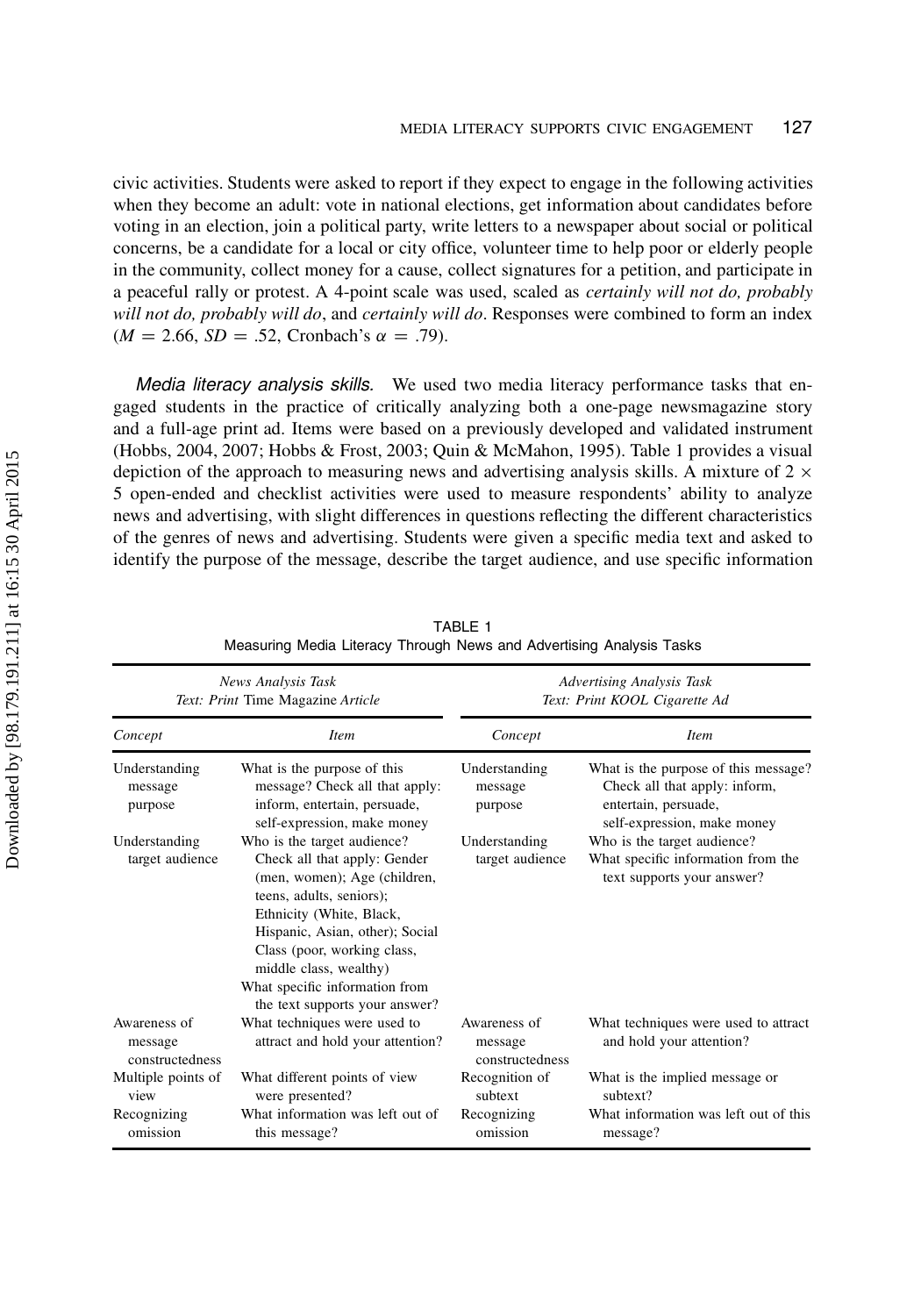from the text to justify their reasoning, demonstrate awareness of specific media construction techniques, identify multiple points of view, offer a plausible subtextual interpretation not stated directly in the text, and identify omitted information.

To code open-ended data, researchers created a coding protocol by first identifying the range of possible written responses to each item and identifying better and less impressive answers. Then a coding protocol was created, a detailed written guide to assist scorers in identifying how to allocate points for student responses. After a training process supervised by the second author, two graduate students read all student responses and conducted the scoring. For nine out of 10 items requiring the scoring of open-ended responses, interrater reliability using Krippendorff's alpha ranged from .72 to .98 revealing moderate to high levels of reliability. For one item, Krippendorff's alpha was .67, which is still considered acceptable.

In the news analysis task, students were given a short *Time* magazine piece (Van Biema, 2007) and asked to read it, responding to five open-ended questions, including identify the target audience for this story, explain what specific information from the reading supports your answer, and identify the message purpose. Students were also asked to identify what techniques were used to attract and hold attention and asked to list some different point of views that were presented, and what information was left out of this message. Scores were summed to form an additive index ranging from 14 to 0 ( $M = 5.92$ ,  $SD = 3.51$ ).

In the *advertisement analysis* task, students were given a black-and-white reproduction of a Kool cigarette ad and asked to respond to five open-ended questions to identify the purpose of the message and the target audience. They were asked to offer a description of visual information that supports the answers. Students were asked to list various techniques that are used to attract viewer attention, identify the implied message or subtext, and suggest specific information or ideas that were left out of this ad. Scores were summed to form an additive index ranging from 14 to 0 ( $M = 8.92$ ,  $SD = 3.57$ ).

Media knowledge. We measured students' broad knowledge about the mass media by asking students to complete short tests to measure students' understanding of the history, economics, institutions, audiences, and effects of mass media. In the first test, students were asked to choose the right answer for six multiple-choice questions, consisting of a right answer and three distractor items. These items were based on information presented in an introductory media textbook (Rodman, 2007). For example, students were asked to identify the main purpose of photos in a newspaper, recognize the most common kind of economic control over mass media, and name the system of financing used to pay for commercial radio. The second test consisted of 11 items, asking students to identify as true or false such statements as, "The number of companies that own mass media outlets is growing," "Newspapers make most of their money through the price paid by the consumers who buy them," and "The format and style of USA Today was imitated by many daily news papers across the country." Responses of both tests were combined to form one overall media knowledge index  $(M = .61, SD = .20)$ .

Internet use and information-use motives. To distinguish between students' actual use of the Internet and their motives for using the Internet to seek information, we first asked respondents to identify how often they use the Internet on an 8-point scale ranging from *never* to every day ( $M = 1.55$ ,  $SD = 1.32$ ). To assess students' motives to seek out information as a part of daily life, we used an instrument developed to assess Internet uses and gratifications by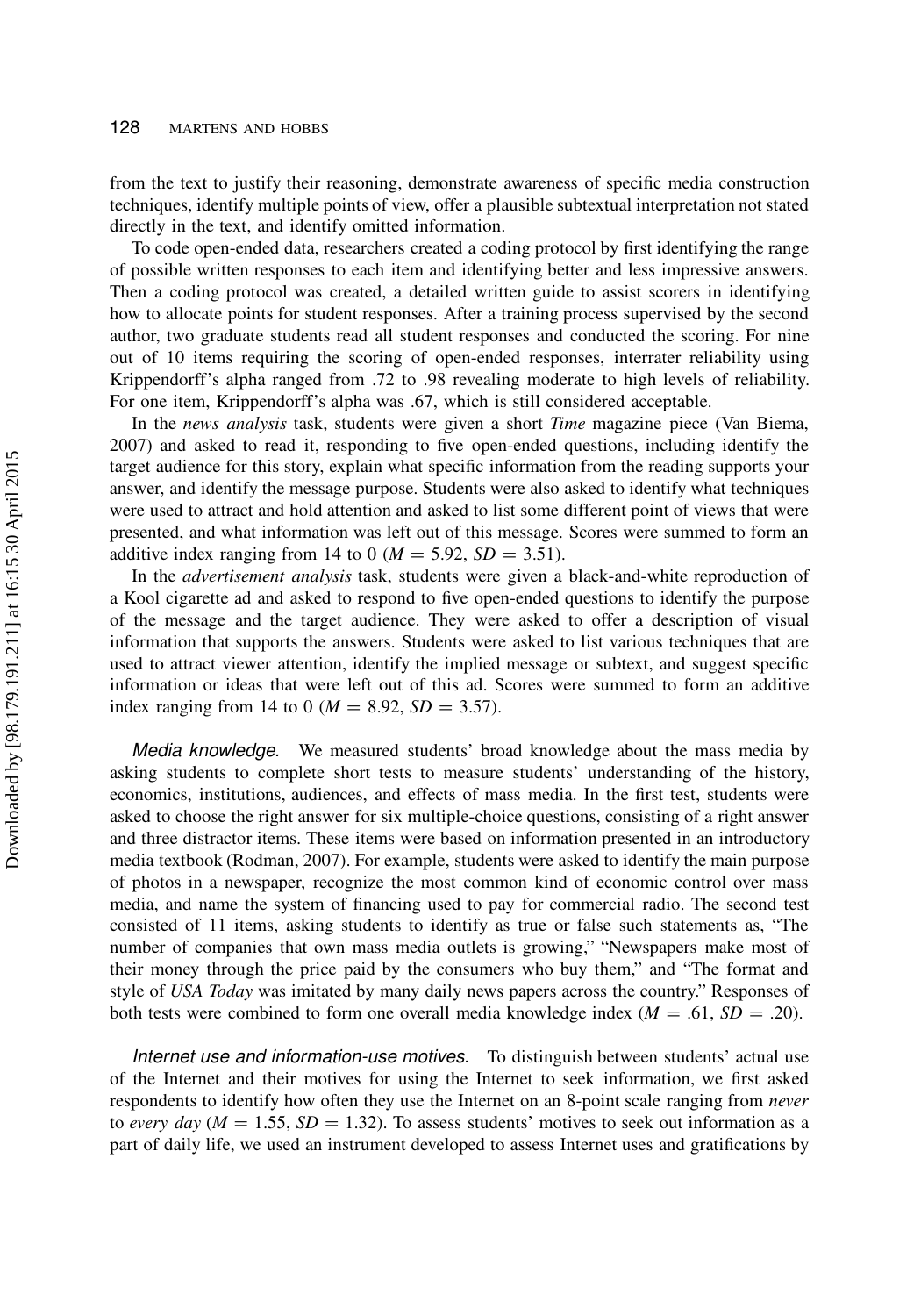Papacharissi and Rubin (2000). Using a 5-point scale, students were asked to respond to four statements: I use the Internet to search for information, to see what is out there, to keep up with current events and issues, because it provides me with a new and interesting way to do research ( $M = 3.83$ ,  $SD = .79$ , Cronbach's  $\alpha = .72$ ). Other measures of adolescent Internet motivation, including habit, social use, diversion, and entertainment were gathered but not used in the present analysis.

Demographic and control variables. Gender, academic level, and participation in the media literacy program served as control variables, which enabled us to more carefully examine the relationships between the variables of interest in our study. Because some students were admitted to special programs on the basis of test scores, middle-school grades, and teacher recommendations, students who participated in a selective admission academic program ( $n =$ 146) were conceptualized as distinct from those who entered the regular enrollment program  $(n = 246)$ . We also distinguished between students who participated in a media literacy program because some students in both the selective admission program  $(n = 59)$  and the regular enrollment program  $(n = 55)$  followed a media literacy program during the past year. Because of a small number of missing data, we were not able to categorize all 400 respondents.

To examine the relationship between variables specified in our research questions, we first compared means, then used Pearson product-moment correlations, followed by multiple linear regression, building a model to determine how media literacy analysis skills, media knowledge, information-seeking motives, Internet use, participation in a media literacy program, and academic level may predict intention toward civic engagement.

#### RESULTS

RQ1 and RQ2 asked whether differences in media knowledge and media analysis skills are associated with students' ability grouping academic level (selective or open admission) and their participation in a media literacy program. Overall, group means clearly show that high-abilitygrouped students in the selective admission academic program score better than open-admission students on our measurements of media knowledge ( $M = .73$ ,  $SD = .15$  vs.  $M = .55$ ,  $SD =$ .19),  $t(391) = -9.47$ ,  $p < .001$ ; news analysis skills ( $M = 8.11$ ,  $SD = 2.99$  vs.  $M = 4.63$ ,  $SD = 3.15$ ,  $t(391) = -10.78$ ,  $p < .001$ ; and advertising analysis skills ( $M = 10.03$ ,  $SD = 3.28$ vs.  $M = 8.23$ ,  $SD = 3.57$ ,  $t(391) = -4.99$ ,  $p < .001$ . Likewise, if we compare pupils who did participate in a media literacy program with those who did not, the former have significantly higher levels than the latter on media knowledge ( $M = .69$ ,  $SD = .19$  vs.  $M = .59$ ,  $SD =$ .19),  $t(390) = -4.69$ ,  $p < .001$ ; news analysis skills ( $M = 6.65$ ,  $SD = 3.74$  vs.  $M = 5.65$ ,  $SD = 3.37$ ,  $t(390) = -2.59$ ,  $p < .05$ ; and advertising analysis skills ( $M = 9.79$ ,  $SD = 3.83$ ) vs.  $M = 8.55$ ,  $SD = 3.40$ ,  $t(390) = -3.17$ ,  $p < .01$ .

Table 2 provides a more detailed breakdown of the means and standard deviations for media knowledge, news analysis, and ad analysis for both regular and special admission students in media literacy and other programs. As can be seen, open-admission students not enrolled in the media literacy program had the lowest levels of media knowledge ( $M = .53$ ,  $SD = .17$ ), whereas students in the selective admission media literacy program had the highest levels  $(M =$ .75,  $SD = .13$ ). Advertising analysis skills show a similar trend, revealing that open-admission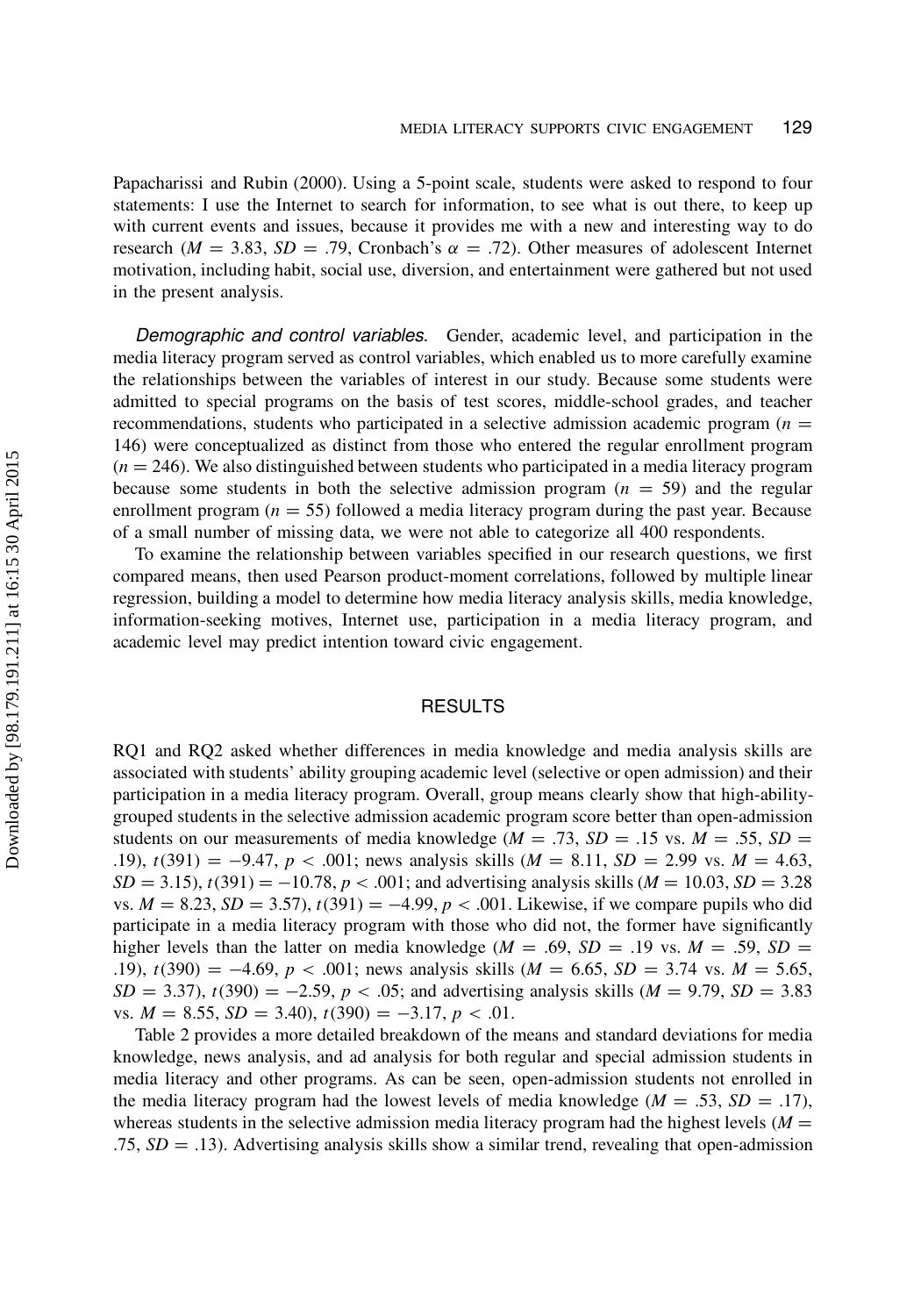|                 | Open Admission Program              |                                  | <b>Selective Admission Program</b>  |                                  |  |
|-----------------|-------------------------------------|----------------------------------|-------------------------------------|----------------------------------|--|
|                 | Other Program <sup>a</sup><br>M(SD) | ML Program <sup>b</sup><br>M(SD) | Other Program <sup>c</sup><br>M(SD) | ML Program <sup>d</sup><br>M(SD) |  |
| Media knowledge | 0.53(0.17)                          | 0.62(0.22)                       | 0.71(0.17)                          | 0.75(0.13)                       |  |
| News analysis   | 4.80(3.09)                          | 4.27(3.32)                       | 7.60(3.16)                          | 8.86 (2.58)                      |  |
| Ad analysis     | 8.20 (3.45)                         | 8.38 (4.02)                      | 9.31(3.18)                          | 11.10(3.16)                      |  |

TABLE 2 Comparing Means

*Note.*  $ML =$  media literacy.

 $a_n = 191$ .

 $^{b}n = 55.$  $c_n = 87.$ 

 $d_n = 59$ .

students not enrolled in the media literacy academic had the lowest levels of advertising analysis skills ( $M = 8.20$ ,  $SD = 3.45$ ), whereas students in the selective admission media literacy program had the highest levels ( $M = 11.10$ ,  $SD = 3.16$ ). However, students in the media literacy open-admission program show slightly lower scores in news analysis ( $M = 4.27$ ,  $SD =$ 4.02) as compared with students in other open-admission programs ( $M = 4.80$ ,  $SD = 3.09$ ).

In other words, differences in students' media knowledge and media analysis skills are strongly associated with students' academic level. Academically talented students perform considerably better at both news analysis and advertising analysis and have more knowledge about the media. Moreover, differences in media knowledge and media analysis skills are associated with participation in a school-based media literacy program. This finding is qualified, however, because we found that although open-admission students in a media literacy program had higher levels of media knowledge and advertising analysis skills than students not enrolled in a media literacy program, they had somewhat lower scores on news analysis than those enrolled in other academy programs. It's possible that selection bias is at work here. Perhaps students in the open-admission program choose media literacy courses (rather than other academic programs) because they learn best through hands-on types of activities. In line with this, it is possible that students enrolled in the media literacy academy sample were more likely to struggle with reading comprehension, which remains an indispensable skill for the critical analysis of news.

Table 3 shows the correlation matrix for all the variables in the study, reiterating that academically well-prepared students in the special admission programs have considerably more knowledge than regular students ( $r = .43$ ,  $p < .01$ ) and score relatively higher on news analysis ( $r =$ .48,  $p < .01$ ), which demands more reading comprehension skills than the ad analysis test ( $r =$  $.24, p < .01$ ). At the same time, students who participated in a media literacy program scored higher on media knowledge tests ( $r = .23$ ,  $p < .01$ ), news analysis ( $r = .13$ ,  $p < .05$ ), and advertising analysis ( $r = .16$ ,  $p < .05$ ) as compared with those who did not participate in the program.

In response to RQ3, we report statistically significant support for the relationship between knowledge about media and critical analysis of news and advertising. All three variables are associated with each other, although media knowledge seems to be empirically and conceptually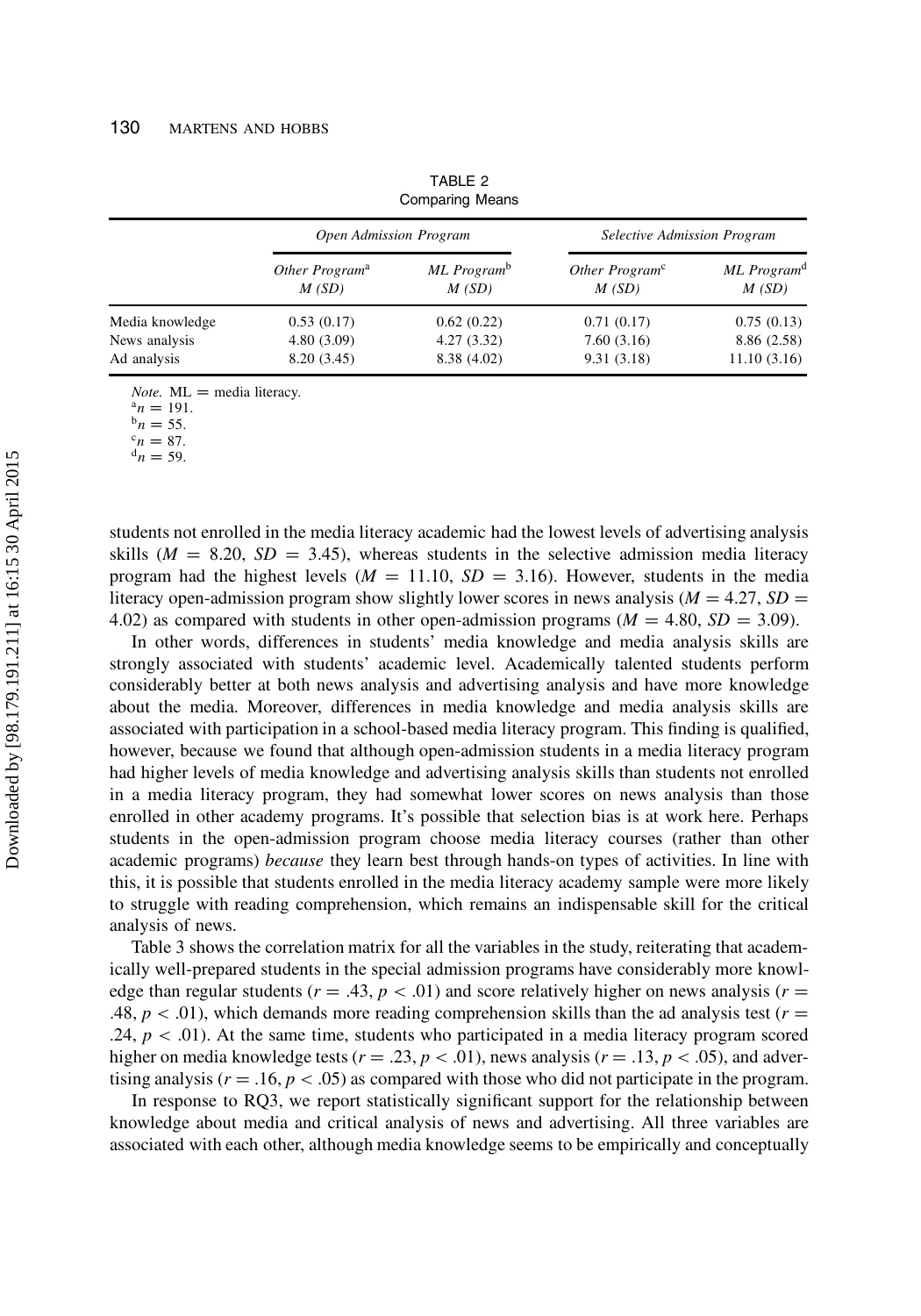| Correlation Matrix    |          |         |          |                |          |         |         |         |
|-----------------------|----------|---------|----------|----------------|----------|---------|---------|---------|
|                       |          |         | 3        | $\overline{4}$ | 5        | 6       |         | 8       |
| 1. Civic engagement   |          |         |          |                |          |         |         |         |
| 2. Gender (female)    | $.25**$  |         |          |                |          |         |         |         |
| 3. Academy level      | $.11*$   | $-.02$  |          |                |          |         |         |         |
| 4. ML program         | $.19**$  | $.24**$ | $.19**$  |                |          |         |         |         |
| 5. Internet use       | $-.17**$ | $-.02$  | $-.28**$ | $-.03$         |          |         |         |         |
| 6. Information motive | $.23**$  | .04     | $.17**$  | .03            | $-.34**$ |         |         |         |
| 7. Media knowledge    | $.19**$  | $-.05$  | $.43**$  | $.23**$        | $-.17**$ | .08     |         |         |
| 8. News analysis      | $.27**$  | $.20**$ | $.48**$  | $.13*$         | $-.23**$ | $.13**$ | $.30**$ |         |
| 9. Ad analysis        | $.16**$  | $.20**$ | $.24**$  | $.16*$         | $-.08$   | .08     | $.25**$ | $.50**$ |

TABLE 3 Correlation Matrix

*Note.*  $ML$  = media literacy.

 $* p < .05, ** p < .01.$ 

distinct from media analysis skills. Although news analysis and advertising analysis skills display a robust relationship ( $r = .50$ ,  $p < .01$ ), the correlations between media knowledge and news analysis ( $r = .30, p < .01$ ) and advertisement analysis ( $r = .25, p < .01$ ) are only moderate.

In RQ4, we examined the relationship between Internet use, information motivation, and media literacy. The sheer quantity of time that students spend using the Internet is negatively associated with both information-seeking motives ( $r = -.34$ ,  $p < .01$ ) and news analysis skills  $(r = -.23, p < .01)$ . However, although information-use motive is modestly associated with news analysis ( $r = .13$ ,  $p < .01$ ), frequency of Internet use and information motive are not related with advertising analysis skills.

In RQ5, we wanted to discover what variables best predict adolescents' intent toward civic engagement: media analysis skills, media knowledge, information-seeking motivations, Internet use, or exposure to a media literacy educational program. To get a more detailed view of how these variables together help to explain civic engagement, we performed a multiple regression analysis using civic engagement as our outcome variable. Missing values were deleted listwise. This reduced our sample size from 400 to 372 respondents. This analysis provides a quite stringent test of the explanatory potential of news analysis, advertising analysis, and media knowledge, after considering the contribution of participation in a media literacy program and our demographic variables.

As illustrated in Table 4, we tested two models to explore the relationship between variables. In Model 1, gender (female) ( $\beta = .23$ ,  $p < .001$ ) and participation in a media literacy program  $(\beta = .11, p < .05)$  are positively associated with intention toward civic engagement. In Model 2, we included the variables frequency of Internet use, information motives, media knowledge, news analysis, and ad analysis. In line with our theoretical framework, adding these variables contributes a sizable 9% to our explained variance. We immediately note that the effect of participation in a media literacy program disappears when adding these variables to the regression, suggesting that the impact of the program is mediated through these facets of media use. The amount of time one spends online is not significantly related to participation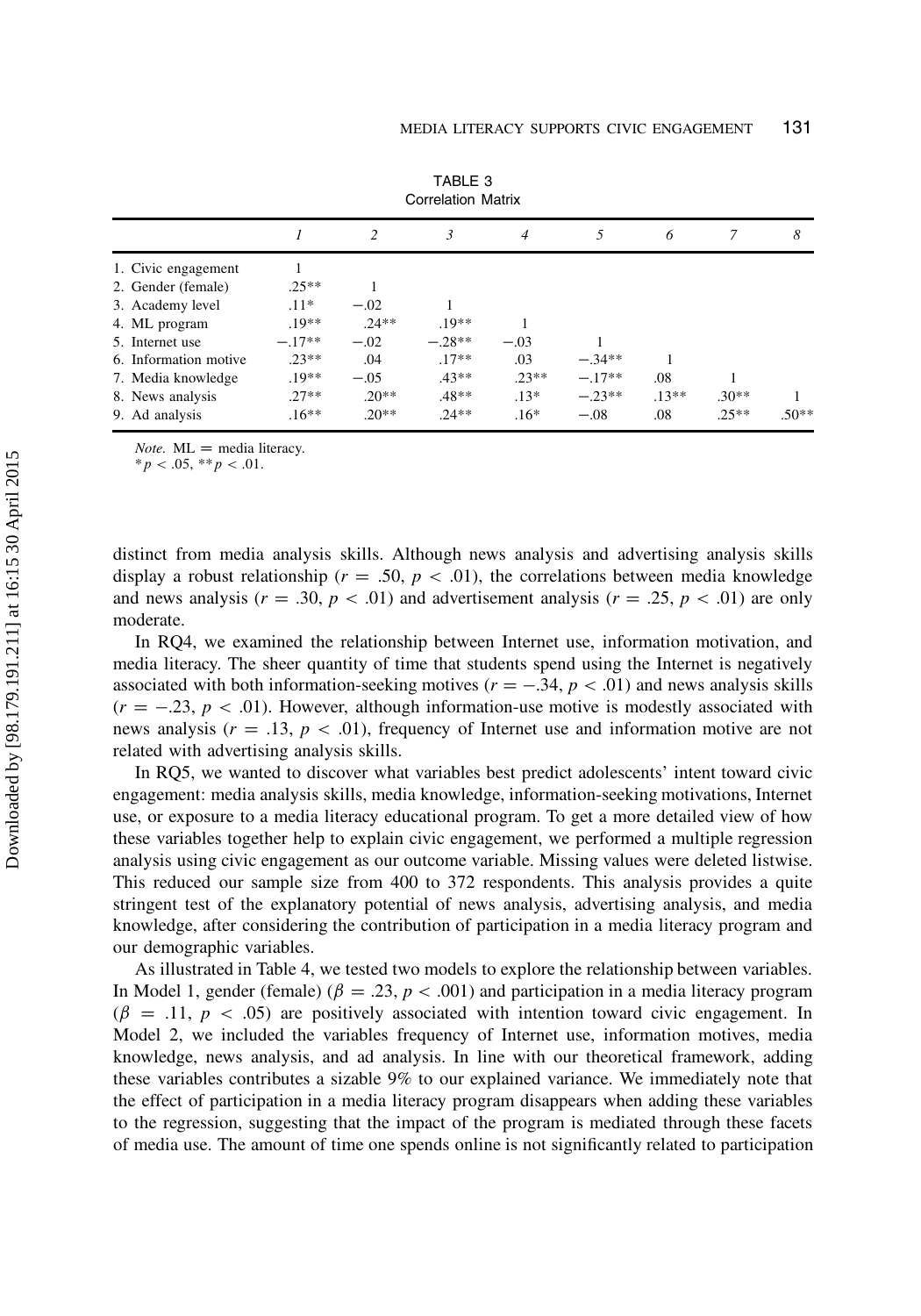|                    | Model 1 |     |          | Model 2 |     |          |
|--------------------|---------|-----|----------|---------|-----|----------|
|                    | b       | SE  | β        | b       | SE  | β        |
| Intercept          | 2.23    | .09 |          | 1.51    | .19 |          |
| Gender (female)    | 0.24    | .05 | $.23***$ | .20     | .05 | $.20***$ |
| Academy level      | 0.09    | .05 | .08      | $-.11$  | .06 | $-.10$   |
| ML program         | 0.13    | .06 | $.11*$   | .09     | .06 | .08      |
| Internet use       |         |     |          | $-.02$  | .02 | $-.04$   |
| Information motive |         |     |          | .12     | .03 | $.18***$ |
| Media knowledge    |         |     |          | .44     | .15 | $.16***$ |
| News analysis      |         |     |          | 03      | .01 | $.20**$  |
| Ad analysis        |         |     |          | $-.01$  | .01 | $-.04$   |

TABLE 4 Predictors of Civic Engagement

*Note.*  $ML =$  media literacy.

Total  $R^2 = .17$ . For Model 2,  $\Delta R^2 = .09$ .

 $**p* < .05, ***p* < .01, ***p* < .001.$ 

in civic life. By contrast, information-seeking motive ( $\beta = .18$ ,  $p < .001$ ) makes a strong contribution.

When controlling for both time and motives, media literacy analysis skills are associated with civic engagement. The ability to analyze and evaluate a news article ( $\beta = .20, p < .01$ ) has an additional (and sizable) positive impact on civic engagement intention. To a lesser degree, knowledge about media ( $\beta = 0.16$ ,  $p < 0.01$ ) also contributes to intent to actively participate in civic life. However, the media literacy competencies involved in analyzing an advertisement do not contribute to adolescents' intention toward civic engagement.

#### **DISCUSSION**

Many scholars claim that much of the most exciting work in digital and media literacy education is now occurring in after-school, community-based, or summer programs, supported by foundations, where projects "too controversial for schools" can be examined as laboratories for future innovation (Levine, 2008, p. 127). For example, since 2006, the John D. and Catherine T. MacArthur Foundation has invested \$85 million in support of digital media and learning, including large-scale ethnographic research on how youth participate in digital media outside of school.

Considerably less attention has been focused on chronicling the changes now underway in some of the more than 15,000 American public school districts; in programs like the one we report on in this study, digital and media literacy initiatives are being developed not by academics and consultants and philanthropic initiatives but by school administrators and K-12 faculty themselves, supporting by existing funding public school mechanisms. In these schools, educators are finding innovative ways to bring digital and media literacy education into the classroom in the context of regular instruction in English, history, health, and the fine and performing arts. Without external funding, digital and media literacy programs are part of the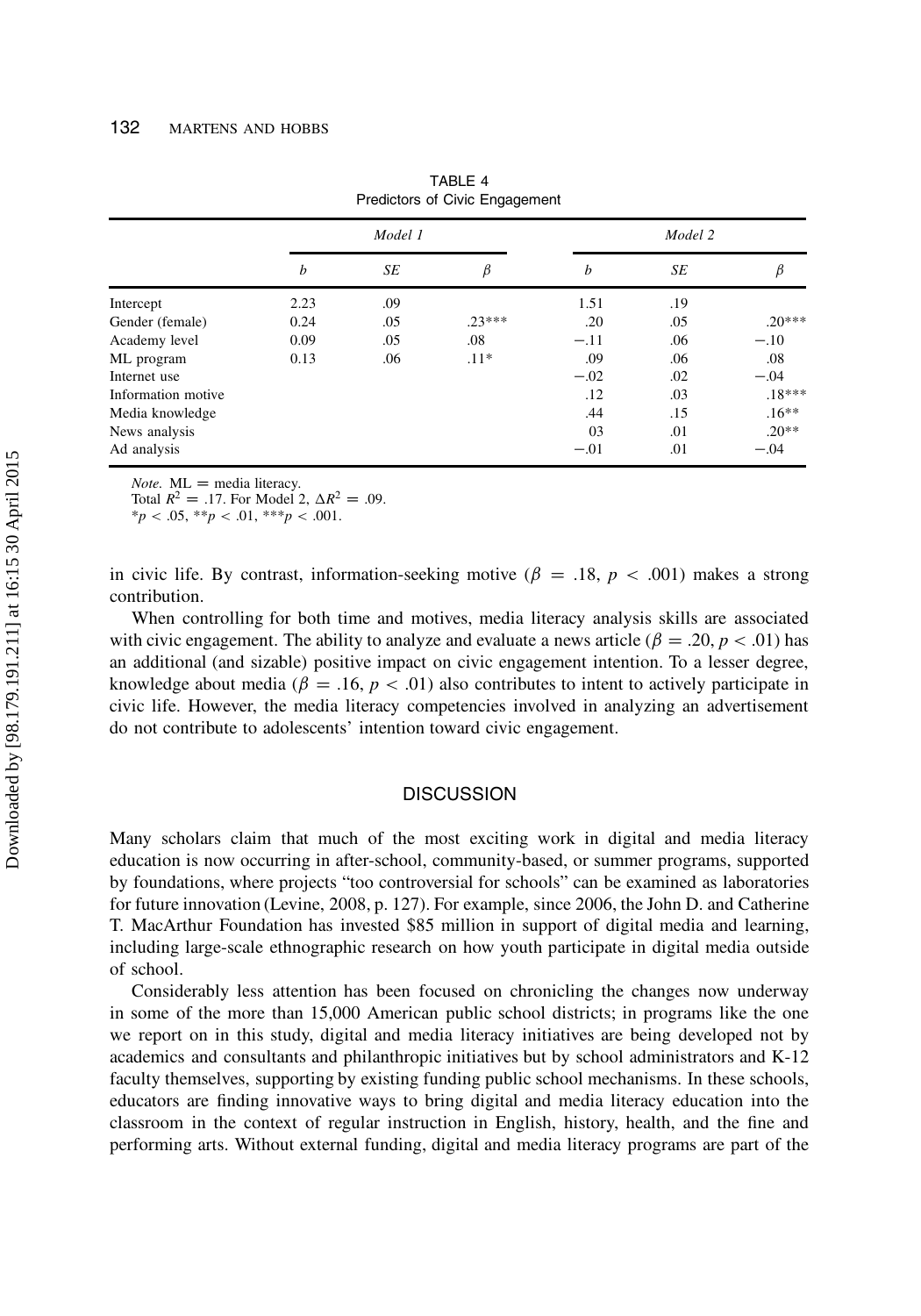mainstream of American public education. These types of school-based initiatives offer fertile ground to empirically and naturalistically explore the complex relationship between media literacy education and its contribution to adolescent development and academic achievement.

By finding a statistically significant association between media literacy and civic engagement among a large and diverse sample of American high school students enrolled in a single public high school, we can say with some confidence that media literacy programs have potential to support the development of news analysis skills, build background knowledge of media institutions, audiences, messages and effects, and thus contribute in an important way to the development of meaningful civic engagement among adolescents. The ability to analyze and evaluate media messages either online or offline is likely to stem from being able to ask and answer critical questions about the purpose, target audience, and subtext of messages. Such work is aided, of course, by a comprehensive understanding of the major components of the mass media: their business models as well as their content, genres, and story formulas. These are, simply put, fundamental knowledge and skills that are an essential part of contemporary education today.

As demonstrated by other scholars, we found that time measurements of adolescents' Internet usage give at best a partial insight into the complex behaviors at work in the development of citizenship skills. The intent to engage in civic participation seems to be most strongly associated with both the motivational drive to seek out information and the ability to understand and analyze news media. This does not imply that we completely disagree with Putnam's argument that electronic entertainment might be partly responsible for the erosion of civic life. We found that time spent online is negatively associated with civic participation. And indeed, several underlying mechanisms seem plausible here. First, one should not forget that most young digital audiences use the web for chatting and exchanging instant messages with friends, for social networking, for playing video games, or for entertainment sites. In this way, digital media are cultural forms that are inextricably connected with more traditional print and audiovisual mass media (Buckingham, 2007a, 2007b, 2007c). True, as argued by scholars like Henry Jenkins (2006), these activities might be sometimes civic in nature. Still, it is likely that, for adolescents, some Internet activities compete with more traditional social and civic activities outside the home. Even if informational uses of the Internet have a positive impact, the consequences of recreational use might sometimes be less desirable. As with television, radio, or print media, some websites are bound to cultivate more or less civic-minded patterns among users. Based on the evidence from this study, we argue that to promote civic engagement, especially among less academically well-prepared students, it is important to support students' intellectual curiosity and their ability to critically analyze and evaluate media messages through school-based media literacy education.

Our data indicate that media literacy competencies like analyzing news and advertising are not uniformly distributed among adolescents. Media literacy education programs per se are not a magic bullet solution that will automatically eliminate the substantial gap between academically talented young people and their less privileged counterparts. By discovering that media literacy students in the open-admission program, on average, perform worse in analyzing print news media as compared with students enrolled in other open-admission academies, we appreciate that unmeasured differences in reading comprehension and print literacy skills probably play a significant role in the development of adolescents' critical analysis skills. In fact, reading comprehension and writing skills are of fundamental importance in a digital age. In developing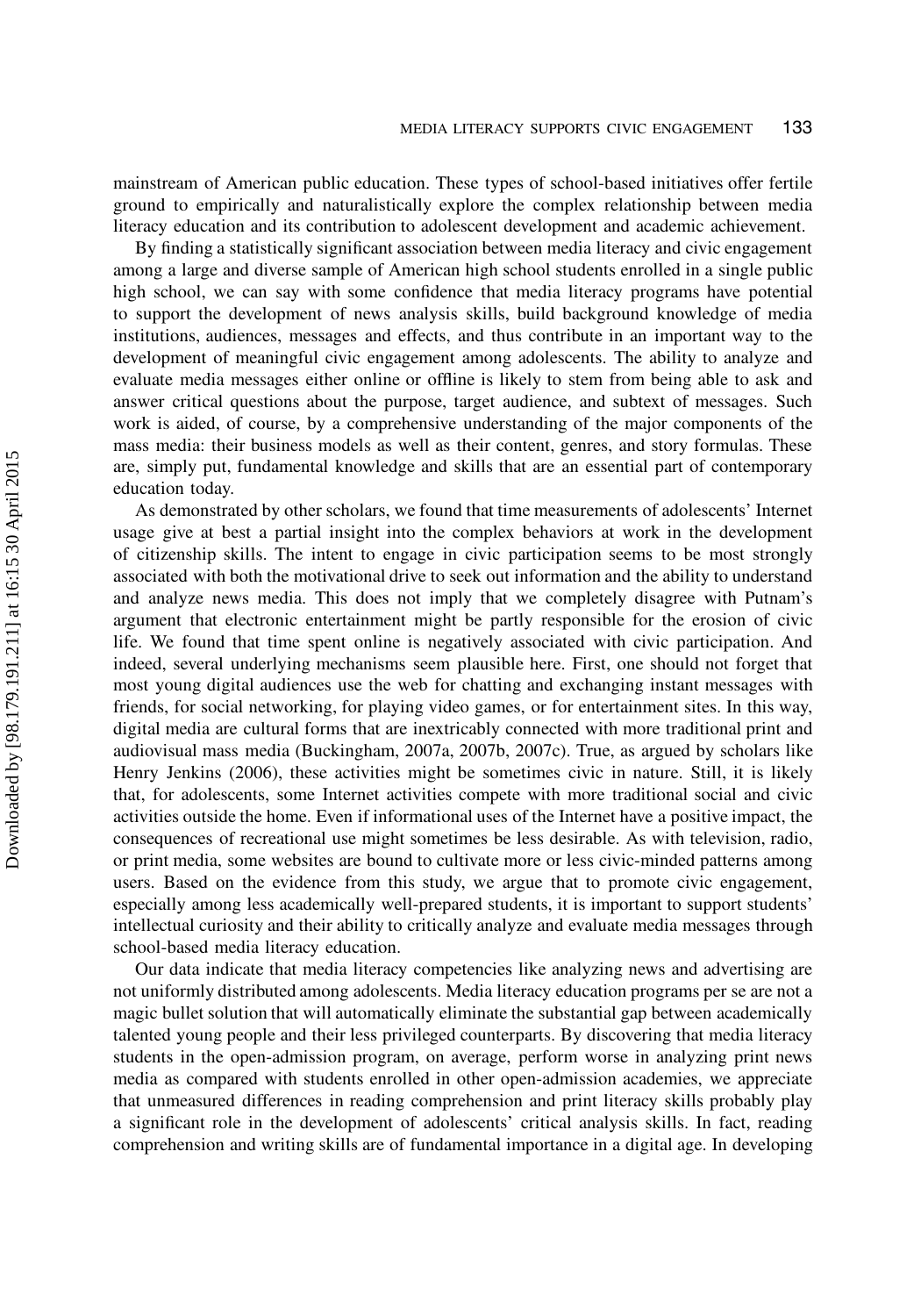educational programs that support adolescent civic engagement, it will be important to ensure that digital and media literacy programs provide rich and sustained learning opportunities for engagement in reading comprehension, textual analysis, close reading, and writing composition activities.

### **CONCLUSION**

In many ways, we had a near-ideal naturalistic setting to examine the relationship between ability grouping, civic engagement, and media literacy education programs. Although we must be cautious of generalizing beyond our Mid-Atlantic urban high school population, the large sample consisted of a heterogeneous, racially diverse group of students where we could examine students with varying levels of academic achievement and exposure to two types of media literacy educational programs. We found important differences in media knowledge, news analysis, and advertising analysis skills among students with differential levels of academic performance. Not surprisingly, smart, academically gifted teens tend to be more media literate than their less academically talented peers. Yet, despite these important differences, even when controlling for both time spent with the Internet and information-seeking motives, news analysis skills make an important contribution to advance adolescent civic engagement.

Nonetheless, our research design had some limitations. First, because we used a naturalistic quasi-experimental design it was not possible to randomly assign students to treatment condition. The data show that, after controlling for participation in a media literacy program, information motives, media knowledge, and news analysis independently contribute to civic engagement. However, the underlying mechanisms are difficult to assess, limiting our ability to make strong claims about causality. For example, it is possible that participation in a media literacy program is influenced by a predisposition toward information seeking, thus leading to selection bias. We also recognize the limitations of our existing measures and the need for additional measures. We did not measure the actual levels of civic engagement of adolescents; instead, items assessed students' intent to participate in the future. Also, we did not measure those forms of social action that make use of digital or social media. We deliberately approached media literacy as the ability to critically analyze news and advertising instead of considering other forms of media literacy education, including creative media production competencies. We agree with other researchers on this issue who note, "How the different forms of literacy interact and support each other is a key question for future research, given today's complex and convergent media and information environment" (Livingstone & Helsper, 2010, p. 324).

Readers may wonder what specific aspects of curriculum and instruction in media literacy are associated with civic engagement. The media literacy programs we studied were broad, yearlong intensive learning experiences with multiple faculty participating and where students engaged in a wide range of activities, including library research, viewing and discussion, writing, multimedia production, public speaking, and collaborative learning. Therefore, we could not deduce what precise elements of the educational program itself may have contributed to or interfered with the development of media knowledge, news analysis, advertising analysis, or civic engagement. Carefully conducted case studies and experimental designs are needed to further tease out which types of instructional activity best support the development of civic engagement.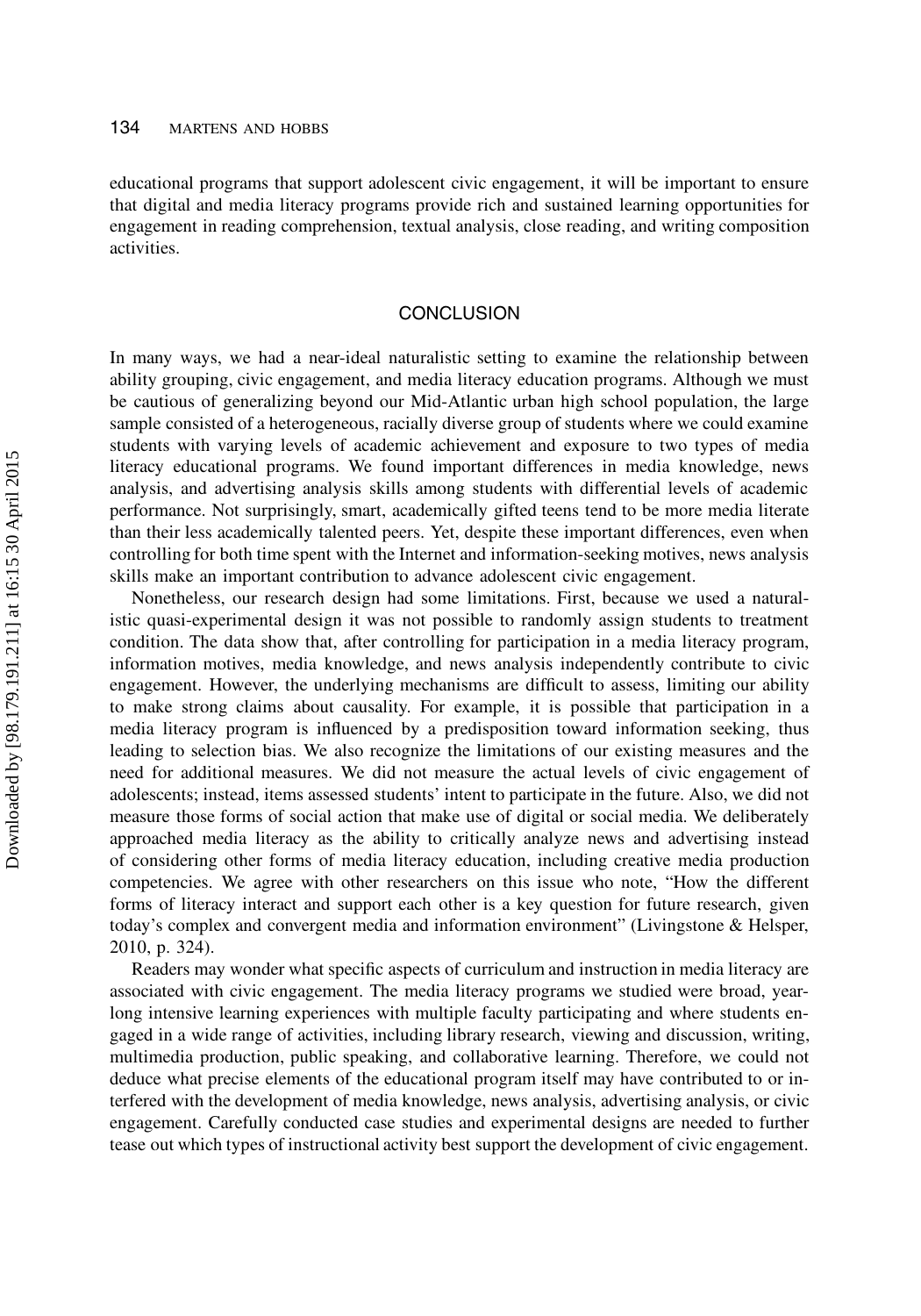In the United States, media literacy education has entered the K-12 world through many portals, including English language arts, social studies, fine arts, library skills and educational technology, vocational education, and health education (Hobbs, 1998, 2004; Kubey, 2003, 2004). At the same time, support for digital and media literacy education is growing in afterschool community-based programs (Levine, 2008). That said, a large variety of approaches to media literacy education exists. For instance, some American media educators tend to focus on public health issues such as alcohol and tobacco use. That is, they try to make pupils aware of marketers' strategies, such as using image-based and affect-laden appeals (Austin, Pinkleton, & Funabiki, 2007; Pinkleton, Austin, Cohen, Miller, & Fitzgerald, 2007; Primack, Sidani, Carroll, & Fine, 2009). Evidence from our study suggests that, however valuable the ability to analyze and evaluate an advertisement, it does not automatically translate into civic engagement or social action. Such programs may be designed with civic goals in place, of course. Educators may want to develop stand-alone programs (instead of integrating media literacy education into existing educational programs) in order to promote specific types of learning outcomes, including full and active participation in the life of communities, the nation, and the world. Such programs would have, at their center, activities of the sort described by Rheingold (2008), such as the use of student-composed blogging as a form of connected writing, the practice of developing skills of argument by responding to news media messages, and contributing to public discourse through collective action, including meetings, petitions, boycotts, and letters to the editor.

To summarize, we measured adolescents' knowledge about mass media and their ability to critically analyze news and advertising to better understand the complex relationship between ability grouping, Internet use, information-use motives, and civic engagement among young people in a large, urban public high school. Our findings support the growing demand for policymakers, educators, and community advocates to embrace media literacy as an important resource to fulfill the promise of digital citizenship.

# ACKNOWLEDGMENTS

We acknowledge the high school administrators and faculty who invited us into their school and Armando Morales and Jonathan Friesem, who assisted with data coding.

# **REFERENCES**

Austin, E. W., Pinkleton, B. E., & Funabiki, R. P. (2007). The desirability paradox in the effects of media literacy training. Communication Research, 34, 483–506. doi:10.1177/0093650207305233

Banerjee, S. C., & Greene, K. (2006). Analysis versus production: Adolescent cognitive and attitudinal responses to antismoking interventions. Journal of Communication, 56, 773–794. doi:10.1111/j.1460-2466.2006.00319.x

Benkler, Y. (2006). The wealth of networks. New Haven, CT: Yale University Press.

Bennett, W. L. (2008). Civic life online: Learning how digital media can engage youth. The John D. and Catherine T. MacArthur Foundation Series on Digital Media and Learning. Cambridge, MA: MIT Press.

Blumler, J. G., & Katz, E. (Eds.). (1974). The uses of mass communications: Current perspectives on gratifications research. Beverly Hills, CA: Sage.

Buckingham, D. (2000). The making of citizens: Young people, news and politics. London, UK: Routledge.

Buckingham, D. (2003). Media education. Literacy, learning and contemporary culture. Cambridge, UK: Polity Press.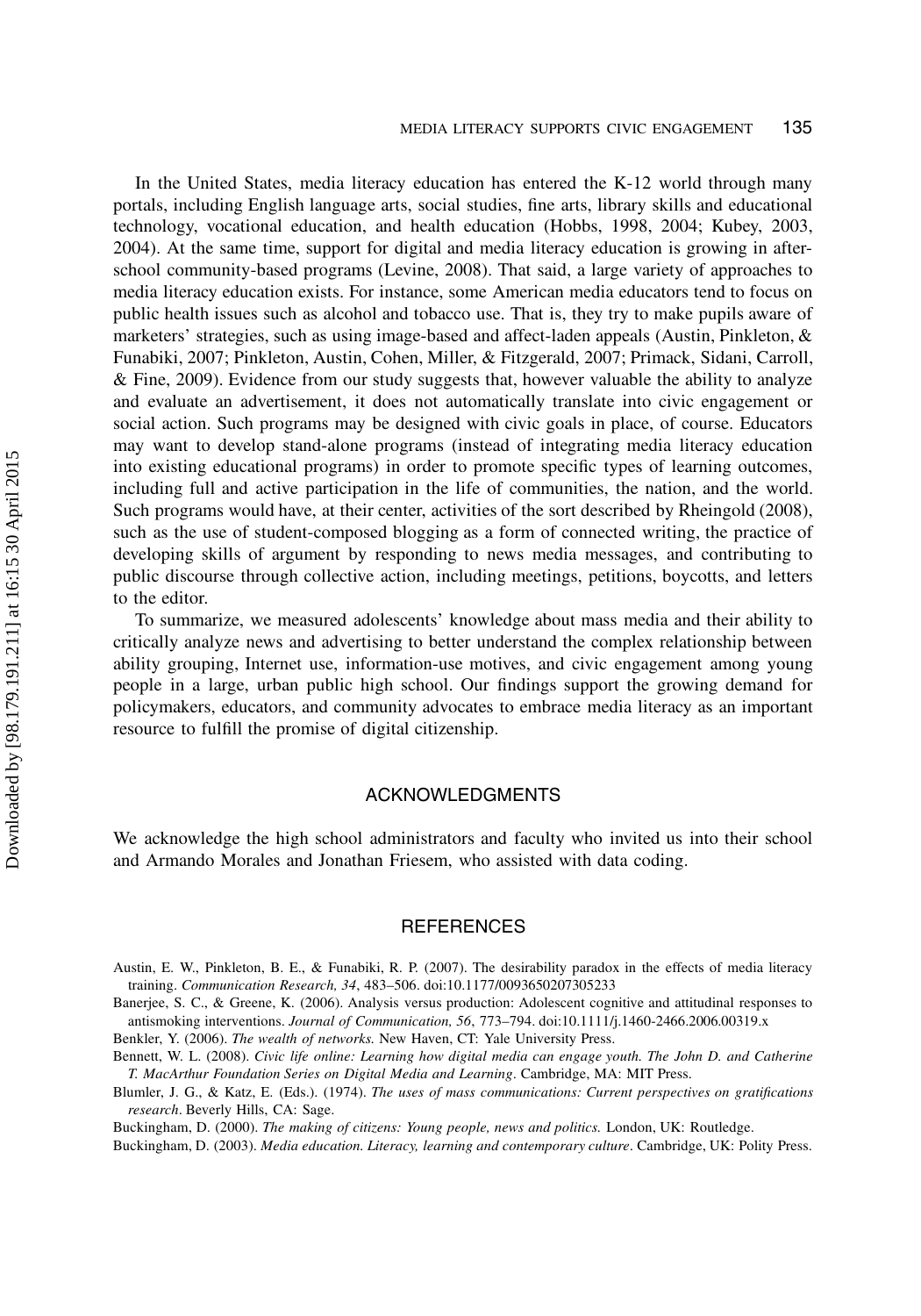#### 136 MARTENS AND HOBBS

- Buckingham, D. (2007a). Beyond technology: Children's learning in the age of digital culture. Cambridge, MA: Polity Press.
- Buckingham, D. (2007b). Digital media literacies: Rethinking media education in the age of the Internet. Research in Comparative and International Education, 2, 43–55. doi:10.2304/rcie.2007.2.1.43
- Buckingham, D. (2007c). Media education goes digital: An introduction. Learning, Media and Technology, 32, 111– 119. doi:10.1080/17439880701343006
- Cohen, C., & Kahne, J. (2012, June 26). Participatory politics: New media and youth political action. Youth and Participatory Politics Project, MacArthur Research Network. Retrieved from http://dmlcentral.net/resources/5058
- Delli Carpini, M. X. (2000). Gen.com: Youth, civic engagement, and the new information environment. Political Communication, 17, 341–349. doi:10.1080/10584600050178942
- Flanagan, C., Levine, P., & Settersten, R. (2009). Civic engagement and the changing tradition to adulthood. Medford, MA: CIRCLE.
- Flanagan, C., Syvertsen, A. & Stout, M (2007). Civic measurement models: Tapping adolescents' civic engagement. Medford, MA: CIRCLE.
- Hall, S., & Whannel, P. (1964). The popular arts. London, UK: Hutchinson.
- Hobbs, R. (1998). The seven great debates in the media literacy movement. Journal of Communication, 48, 16–32.
- Hobbs, R. (2004). A review of school-based initiatives in media literacy education. American Behavioral Scientist, 48, 42–59.
- Hobbs, R. (2007). Reading the media. Media literacy in high school English. New York, NY: Teachers College Press.
- Hobbs, R. (2010). Digital and media literacy: A plan of action. Washington, DC: The Aspen Institute Communications and Society Program and the John S. and James L. Knight Foundation.
- Hobbs, R. (2012). Digital and media literacy: Connecting classroom and culture. Thousand Oaks, CA: Corwin/Sage.
- Hobbs, R., & Frost, R. (1999). Instructional practices in media literacy education and their impact on students' learning. New Jersey Journal of Communication, 6, 123–148.
- Hobbs, R., & Frost, R. (2003). Measuring the acquisition of media-literacy skills. Reading Research Quarterly, 38, 330–355.
- Hooghe, M. (2002). Watching television and civic engagement: Disentangling the effects of time, programs, and stations. Harvard International Journal of Press/Politics, 7, 84. doi:10.1177/1081180X0200700206
- Jenkins, H. (2006). Convergence culture. New York: New York University Press.
- Jenkins, H., Clinton, K., Purushotma, R., Robison, A., & Weigel, M. (2007). Confronting the challenges of participatory culture: Media education for the 21st century. Chicago, IL: The John D. and Catherine T. MacArthur Foundation.
- Kahne, J., Lee, N., & Feezell, J. (2011). Digital media literacy education and online civic and political participation. International Journal of Communication, 5, 1–20.
- Katz, E., Blumler, J. G., & Gurevitch, M. (1973). Uses and gratifications research. The Public Opinion Quarterly, 37, 509–523.
- Kellner, D., & Share, J. (2007). Critical media literacy: Crucial policy choices for a twenty-first-century democracy. Policy Futures in Education, 5, 59–69. doi:10.2304/pfie.2007.5.1.59
- Kraut, R., Kiesler, S., Boneva, B., Cummings, J., Helgeson, V., & Crawford, A. (2002). Internet paradox revisited. Journal of Social Issues, 58, 49–74. doi:10.1111/1540-4560.00248
- Kraut, R., Patterson, M., Lundmark, V., Kiesler, S., Mukopadhyay, T., & Scherlis, W. (1998). Internet paradox: A social technology that reduces social involvement and psychological well-being? American Psychologist, 53, 1017–1031. doi:10.1037//0003-066X.53.9.1017
- Kubey, R. (2003). Why U.S. media education lags behind the rest of the English-speaking world. Television New Media, 4, 351–370. doi:10.1177/1527476403255808
- Kubey, R. (2004). Media literacy and the teaching of civics and social studies at the dawn of the 21st century. American Behavioral Scientist, 48, 69–77. doi:10.1177/0002764204267252
- Levine, P. (2008). A public voice for youth: The audience problem in digital media and civic education. In W. L. Bennett (Ed.), Civic life online: Learning how digital media can engage youth (The John D. and Catherine T. MacArthur Foundation Series on Digital Media and Learning; pp. 119–138). Cambridge, MA: MIT Press.
- Levine, P. (2011, April). Civic engagement and community information: Five strategies to revive civic communication. Washington, DC: The Aspen Institute.
- Livingstone, S., & Helsper, E. (2010). Balancing opportunities and risks in teenagers' use of the internet: The role of online skills and internet self-efficacy. New Media & Society, 12, 309–329. doi:10.1177/1461444809342697
- Marcelo, K., Lopez, M. H., & Kirby, E. H. (2007). Civic engagement among minority youth. College Park, MD: The Center for Information & Research on Civic Learning and Engagement, University of Maryland.